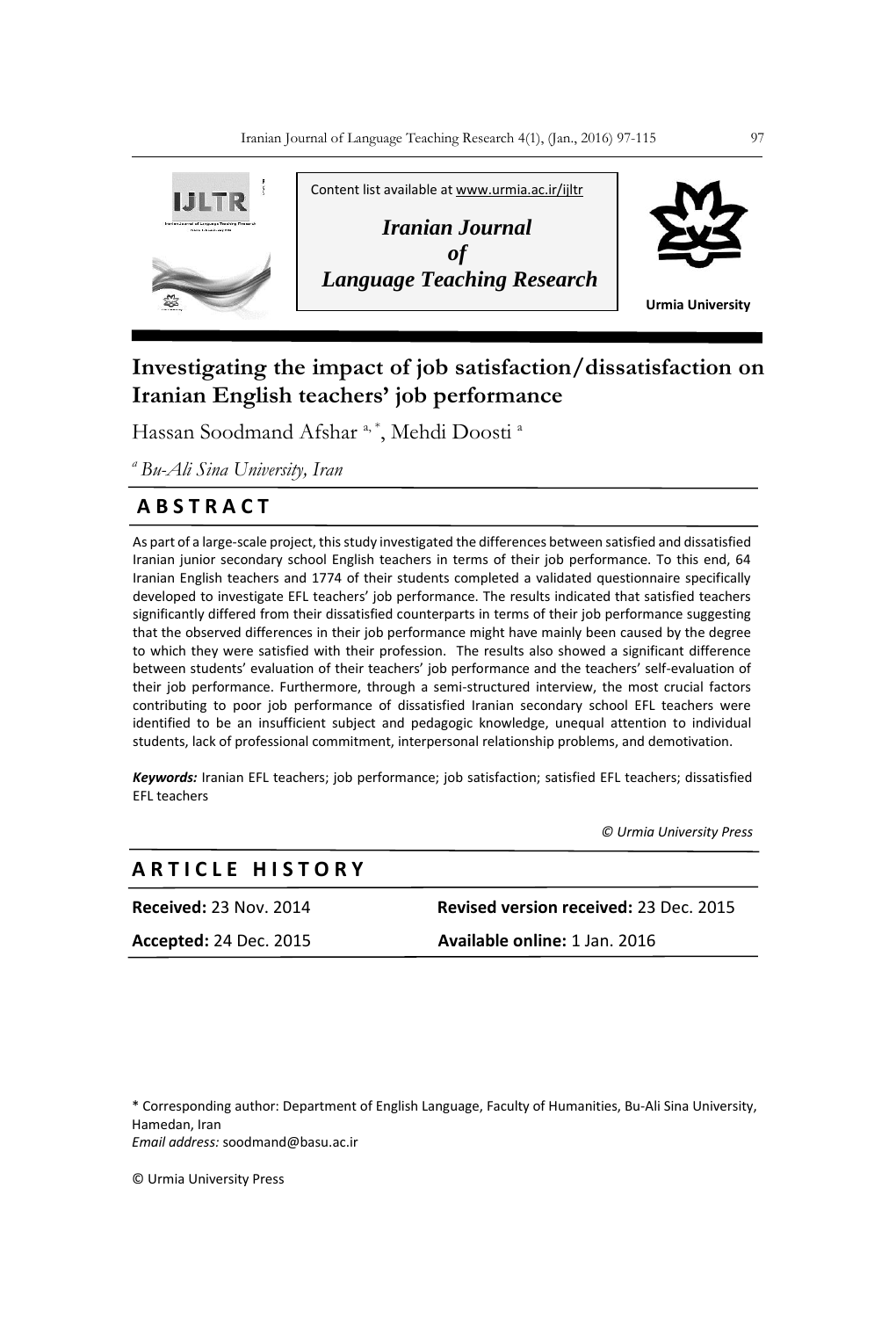## **Introduction**

Job performance is a central construct in the field of work psychology (Viswesvaran & Ones, 2000). Organizations tend to assess their employees' work performance and use the information to identify their strengths and weaknesses based on which they can design training programs in order to improve their employees' job performance (Viswesvaran & Ones, 2000). Several studies so far have focused on the relationship between job satisfaction and job performance (e.g., Argyle, 1989; Fisher, 2003; Ostroff, 1992, Peng, 2014), some of which have reported that job satisfaction and job performance are correlated, though not very strongly. However, based on the findings of Ostroff (1992), Judge, Thoresen, Bono, and Patton (2001), and recent research on satisfactionperformance relationship (e.g., Bleik, 2013; Malakolunthu, Idris, & Rengasamy, 2010; Peng, 2014; Usop, Askandar, Langguyuan-Kadtong & Usop, 2013), the magnitude of the relationship seems to be greater than many researchers have estimated.

A review of the literature of the field on the topic reveals mixed results concerning whether higher levels of job satisfaction lead to better job performance. Furthermore, although literature has adequately investigated the job satisfaction/performance relationship overall, the relationship between teachers' job satisfaction and job performance has received little attention. Since teachers play an integral role in fulfilling the goals of educational systems upon whom the success or failure of educational programs depend (Authors, 2015), the need to investigate their job satisfaction and its association with or impact on their job performance receives priority. We argue that additional evidence is required to claim whether more satisfied teachers are better performers or vice versa. Thus, the present study continues this line of inquiry by investigating whether job satisfaction/dissatisfaction has a significant impact on job performance of EFL teachers.

## *Job satisfaction*

Job satisfaction is defined by Lambrou, Kontodimopoulos, and Niakas (2010) as "positive emotional state, resulting from the appraisal of one's job or job experiences" (p.1). They argue that job satisfaction enhances job performance and that organizations should take measures to promote job satisfaction by, for example, arousing interests of existing and future employees.

The majority of the studies conducted on job satisfaction are primarily built upon the needs-based theory of motivation proposed by Herzberg, Mausner and Snyderman (1959) whose theories and conceptualizations are considered to be the foundation of *job motivation theory*. Herzberg et al. (1959) differentiated between motivators (satisfiers), which are associated with factors in the immediate environment such as company policy and administration, interpersonal relations, salary, supervision, and working conditions, and demotivators (dissatisfiers), which contribute to job dissatisfaction such as achievement, recognition, the work itself, advancement, and responsibility. Adjusting Herzberg et al.'s theory, Locke (1976) specified two sets of factors influencing job satisfaction: 'agents' and 'events'. 'Agents' are factors causing an event to take place (e.g., managers, supervisors, colleagues, and clients), while 'events' are incidents leading to employees' satisfaction or dissatisfaction (e.g., success/failure, promotion/demotion, money, and working conditions).

Teachers' job satisfaction, defined as "teachers' affective reactions to their work or to their teaching role" (Skaalvik & Skaalvik, 2011, p. 1030), has been studied in the field of work psychology. For one, Chen (2010), investigating job satisfaction of 294 teachers in Chinese middle schools, found that they were generally satisfied with their job. The job satisfiers were reported to be working conditions (e.g., collegiality, classroom control, and availability of resources), leadership, and opportunities for collaboration, while job dissatisfiers were found to be associated with teachers' income, workload and stress, and opportunities for development. The results also indicated that those who wished to stay in their teaching jobs were more satisfied with sub-factors of leadership,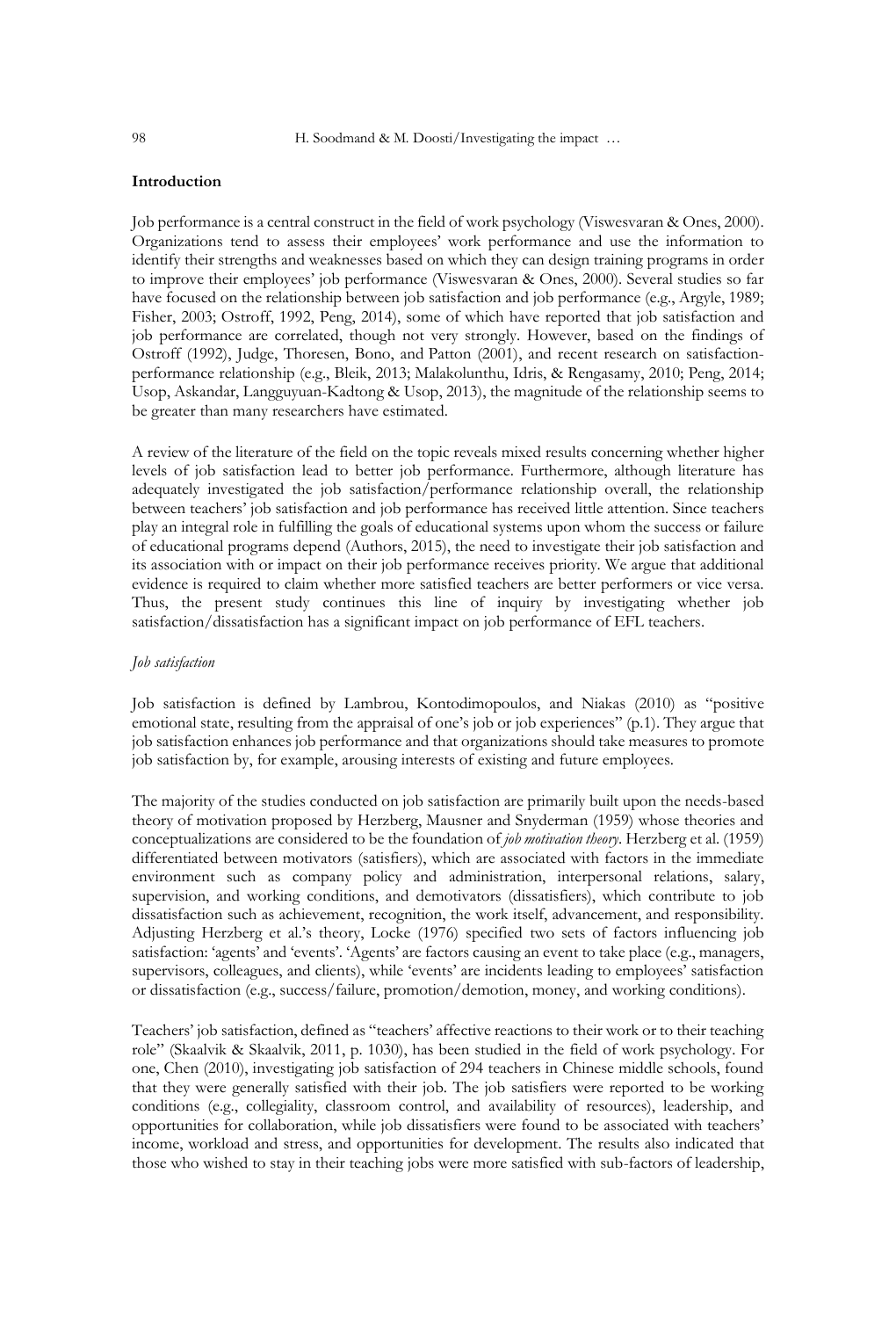opportunity, workload and stress, and income in comparison to those who wanted to leave the profession and were seeking non-teaching jobs. Within the same lines, Kassabgy, Boraie, and Schmidt (2001) investigated 107 English language teachers' job satisfaction in Egypt and Hawaii and found that the teachers were more concerned with altruistic and intrinsic aspects of their job such as helping their students learn, performing to the best of their ability in their job, and having a good relationship with their students, colleagues, and supervisors. Moreover, they found that job security, fringe benefits, and prospect for promotion were three factors to which both groups of teachers referred as their challenges.

#### *Job performance*

Job performance is a term which is mostly discussed and dealt with in the field of industrial and organizational psychology (Schmidt & Hunter, 1992). According to Viswesvaran and Ones (2000), job performance deals with the workplace and refers to the way individuals perform in their jobs. They define job performance as "scalable actions, behavior and outcomes that employees engage in or bring about that are linked with and contribute to organizational goals" (p. 216). That is, an employee's performance can be viewed from different dimensions, the most important of which are those directed to the main goals and policies of their organizations. Mawoli and Babandako (2011) argue that job performance is a multidimensional construct consisting of various kinds of behavior. Reviewing previous research on job performance, he offers a general definition of job performance as "the extent to which an employee is able to accomplish the task assigned to him or her and how the accomplished task contributes to the realization of the organizational goal" (p. 2).

Job performance might be influenced by a number of factors including *work engagement* and *organisational commitment.* Bakker, Albrecht, and Leiter (2011) believe that work engagement is a combination of willingness to work (e.g., dedication, involvement, commitment, conscience) and the capability to work (e.g., energy, strength, stamina), two factors of paramount importance that can impact upon job performance. On the other hand, organizational commitment, according to Stride, Wall, and Catley (2007, p. 39), refers to "people's affective reactions to their employing organisation as a whole" which is made up of the three components originally specified by Buchanan (1974, as cited in Stride et al., 2007):

(1) Organisational Identification represents pride in the organisation and internalization of its goals and values; (2) Organisational Loyalty reflects affection for and attachment to the organisation, a sense of belongingness manifested as a wish to stay; and (3) Organisational Involvement refers to engagement with the work itself because of its contribution to the organisation as a whole (p. 39).

Several models of job performance have been proposed by scholars conducting research in the field of industrial and organizational psychology. However, Viswesvaran (2001) considers job performance as an abstract construct without one single physical manifestation. He maintains that although there are various manifestations of an individual's job performance, the actual behavior varies across contexts. For example, a bank teller's interpersonal competence, as one dimension of individual job performance, is measured through his/her friendly behavior toward customers, while that of a professor or researcher might be measured by considering his/her polite behavior in replying to reviewers.

### *The relationship between job satisfaction and job performance*

The relationship between job satisfaction and job performance has not always been a straightforward positive one. Singh and Tiwari (2011) maintain there might be a number of employees who are satisfied with their jobs, but they might not perform well yet. They attribute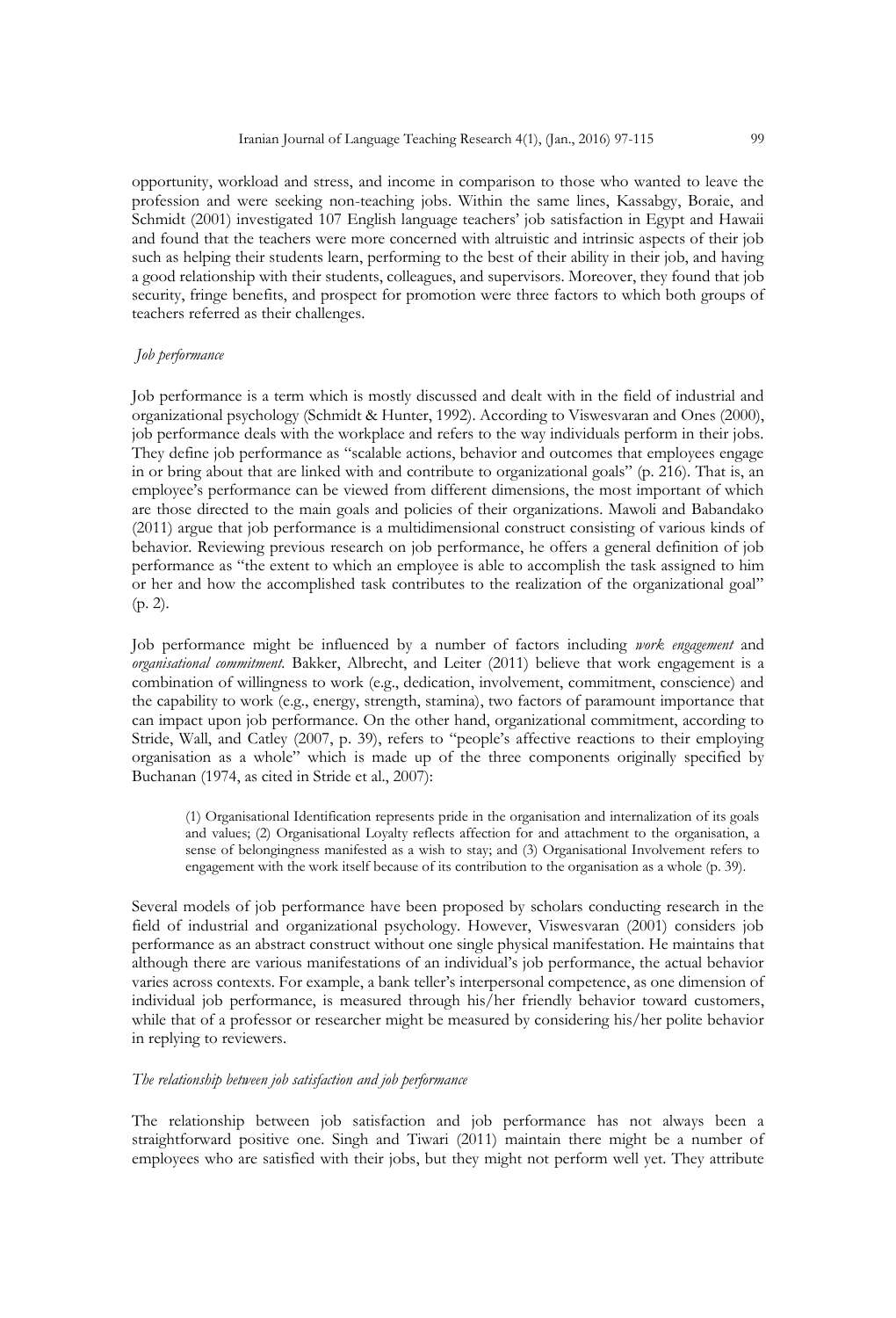the problem to lack of motivation and commitment for the organization for which they work. It seems that the reverse is also true since there might be employees who are not satisfied with their profession but whose performance might not be influenced by their dissatisfaction for such possible reasons as altruism, dedication, and conscience.

As the literature suggests, research on the relationship between job satisfaction and job performance has produced mixed results. Argyle (1989) reviewed previous research on the relationship between job satisfaction and job performance and concluded that "job satisfaction and work performance correlate overall at about +.15, though more strongly than this for white collar workers" (p. 6). Fisher (2003) summarized the findings of the empirical reviews of the relationship between job satisfaction and job performance and argued that "the average observed relationship between overall job satisfaction and performance is positive but relatively weak, in all cases between 0.14 and 0.25" (p. 754). Exploring the relationship between satisfaction/happiness and performance in two separate studies, Fisher (2003) argued that lay people commonly believe more satisfied workers are better performers than less satisfied workers. In other words, it is generally believed that satisfied employees are more productive at work.

However, several research studies on the job satisfaction/job performance relationship have reported stronger correlation. Ostroff (1992), for instance, investigated the relationship between employee satisfaction, and other job-related attitudes, and organizational performance using the data collected from 13, 808 junior and senior high school teachers from the States and Canada. He claimed that previous studies on job satisfaction-job performance relationship had failed to find a strong relationship, as they focused on the satisfaction-performance relationship at the individual level. Instead, Ostroff examined the relationship at the organizational level using a very large sample. He investigated the issue from three different perspectives, that is, from the principals, the teachers, and the students' point of view. He found a strong relationship between teachers' job satisfaction and their job performance at the organizational level. He also found that satisfaction and other job-related attitudes (e.g., commitment, adjustment, and psychological stress) highly correlated with student achievement and school effectiveness.

In the same vein, Judge et al. (2001) also reviewed previous studies in which the relationship between job satisfaction and job performance had been investigated and raised doubts regarding not only the consistency of the results gained by the majority of studies but also their validity. The results of their own meta-analysis indicated a correlation of .30 for the satisfaction-performance relationship with a 'moderate' effect size. They maintained that considering the estimated job satisfaction-job performance correlation, it is probably premature to dismiss the relationship because the relationship between satisfaction and performance might be indirect and mediated by other variables (e.g., personality, self-concept, moral obligation, need for achievement, and positive mood). Therefore, they asserted that the magnitude of the satisfaction-performance relationship is probably greater than what most researchers believed. They finally suggested that research on the issue not be abandoned but be reconsidered.

More recently, Peng (2014) investigated the relationship between job satisfaction of Taiwanese university librarians and their job performance and offered useful insights regarding the job satisfaction/performance in the university library context. The results suggested that both intrinsic and extrinsic job satisfaction (or job satisfaction as a single latent variable) contributed to the participants' expected level of task performance and contextual performance (or job performance as a single latent variable). However, she found that the effect of intrinsic job satisfaction on job performance was greater in comparison with extrinsic satisfaction. Thus, she argued that the idea of offering intangible rewards to those working in service industries in the non-profit sector with lower wages might be an effective one, but in careers such as librarianship, *intrinsic* motivation (e.g., the sense of fulfillment that can be obtained by helping others) has a more important role and contributes more to job performance.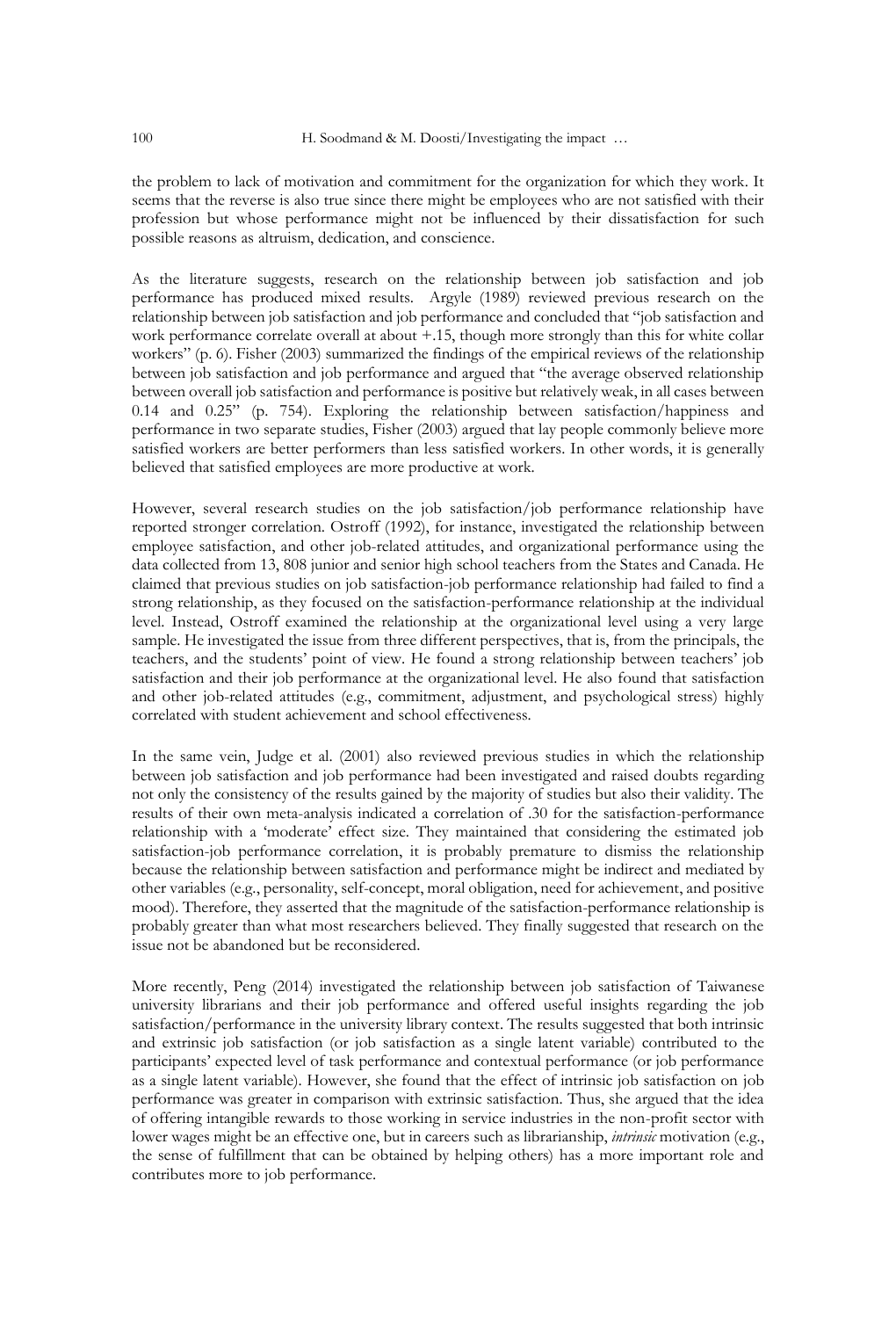As mentioned earlier, despite the important role that teachers play in fulfilling the goals of educational systems, investigating the relationship between teachers' job satisfaction and job performance has received little attention. As one of the few studies conducted in this regard, Malakolunthu, Idris, and Rengasamy (2010) investigated the influence of work environment and general welfare of the Malaysian secondary school teachers on their performance. They found six factors (i.e. collective purpose, respect and recognition, job design, health and learning, workload, and institutional support) were of major concern to the teachers and which adversely affected their performance. Also, surveying 200 elementary teachers from twelve selected public schools in the Philippines, Usop et al. (2013) investigated the relationship between their job satisfaction and work performance. They concluded that the more satisfied the teachers were with their jobs, the more productive they were at work. Furthermore, they argued that satisfied teachers would normally develop and maintain high levels of performance. In the same vein, Bleik (2013) explored the influence of job satisfaction on Lebanese teachers' job performance and reported a positive correlation (*r*= .364). Bleik concluded that teachers who were satisfied with their jobs tended to be better performers.

#### *Significance of the study and research questions*

As the review of the literature of the field revealed, it still remains unclear whether higher levels of job satisfaction would lead to better job performance. However, as mentioned earlier, the results of Ostroff's (1992) study, Judge et al.'s (2001) meta-analysis, and recent research on satisfactionperformance relationship (e.g., Malakolunthu, Idris, & Rengasamy, 2010; Peng, 2014), reveal that the magnitude of the relationship is greater than most researchers believe and that the results might vary across professions. Thus, following Judge et al.'s (2001) suggestion, it is deemed essential to reconsider satisfaction-performance relationship and to delve more deeply into this relationship.

Furthermore, with regard to the integral role played by teachers as the ones fulfilling the goals of educational systems, the number of research studies investigating the relationship between teachers' job satisfaction and their job performance is considerably limited in comparison with other professions. Also, to the best of our knowledge, little research seems to have been conducted on the relationship between job satisfaction/dissatisfaction and the performance of EFL teachers, in general, and in the context of the present study (i.e. Iran), in particular. To this end, in a parallel study, we identified a number of satisfied and dissatisfied EFL teachers and compared these two groups in the present study in relation to their overall job performance.

A major strength of this study might be that it evaluates teachers' job performance from both teachers' and their students' points of view. That is, previous studies have mostly assessed teacher performance from the perspectives of the teachers themselves. However, we believe that students are a valuable source of information whose perceptions and evaluations can be effectively used along with other sources to yield more dependable and more accurate estimations of teacher performance and hence more generalizable findings. Another plus to this study might be that, focusing on the characteristics of successful language teachers, we investigated and identified the crucial factors which might contribute to poor performance of dissatisfied Iranian secondary school EFL teachers. Therefore, the following research questions were formulated for the present study:

(1) Do satisfied and dissatisfied Iranian secondary school EFL teachers significantly differ in relation to their job performance as perceived by their students?

(2) What are the crucial factors contributing to poor job performance of dissatisfied Iranian secondary school EFL teachers?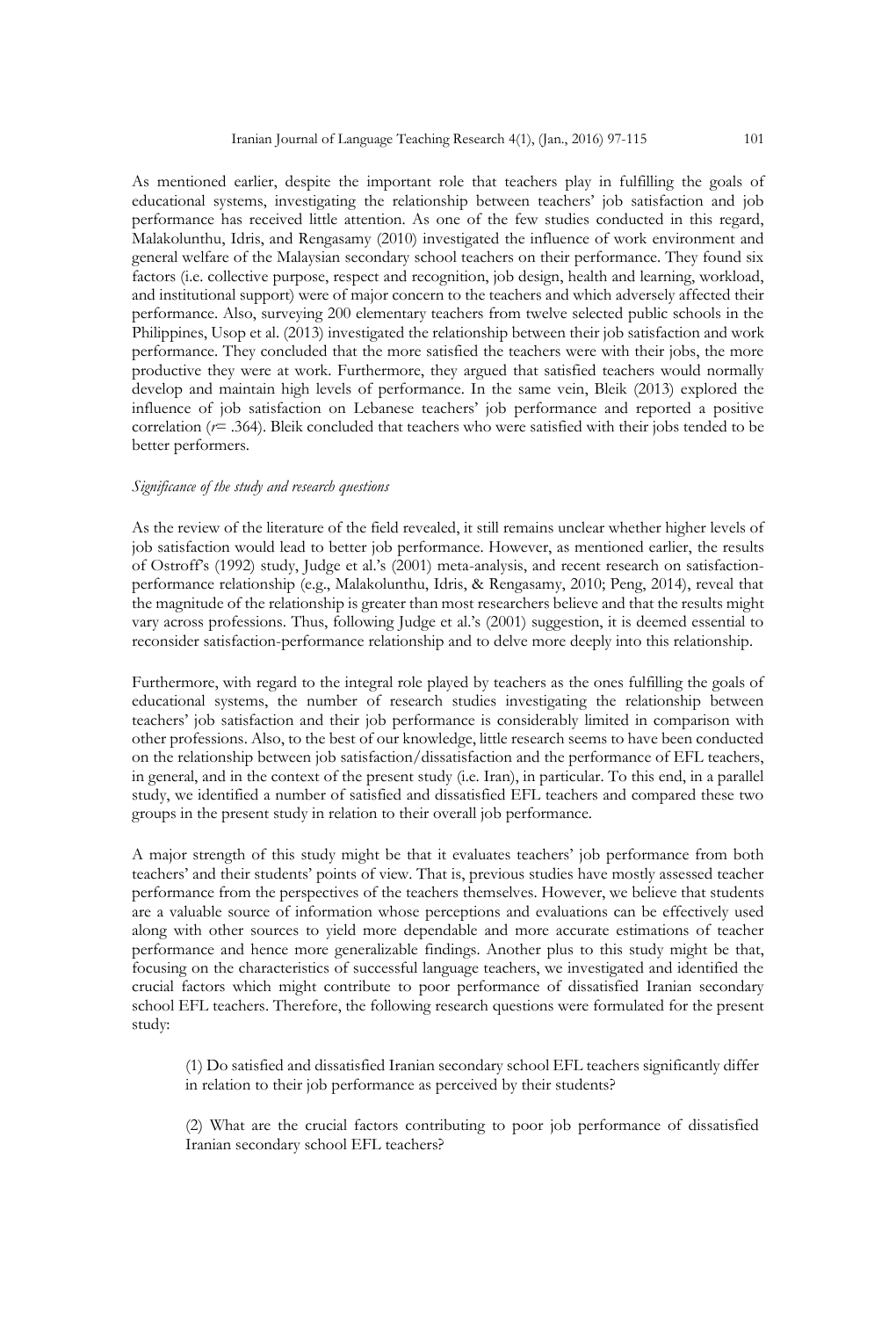(3) What are the most demotivating factors influencing dissatisfied teachers' job performance?

(4) Is there any significant difference between dissatisfied Iranian secondary school EFL teachers' self-evaluation and their students' evaluation of their job performance?

Before reporting the present study and the related procedures, presentation of some background information on teaching, particularly language teaching, in Iran is deemed essential. The Ministry of Education, on the part of the government, directly controls and supervises teacher recruitment and training and chooses teachers mostly (nearly 80%) from among graduates of the teacher training university (i.e. Farhangian University) affiliated with the Ministry. The mandatory working hours of Iranian teachers are 24 hours per week and their current average monthly income is between \$400 and \$500 (Authors, 2015). Also, it is worth mentioning that in Iran the teachers usually teach the same-sex students. Authors (2015) found that Iranian teachers are not apparently satisfied with their income and their occupational and social status. However, many choose to be teachers due to the *intrinsic aspects of teaching* (e.g., having a positive internal feeling toward imparting knowledge and helping others learn, and feeling internally satisfied with serving the society).

Several researchers in the field of foreign language learning and teaching in Iran have reported flaws and shortcomings in the educational system in relation to its success in teaching foreign languages (e.g., Mahboudi & Javdani, 2012, Tabatabaei & Pourakbari, 2012). In spite of the emphasis placed on the teaching of the four language skills in the Iranian national curriculum for teaching English since 2007, meticulous review of the assigned textbooks suggests that the main focus of the curriculum is, in fact, on the development of reading skills and grammar knowledge (Mahboudi & Javdani, 2012). Another problem concerning language teaching in Iran is little time (nearly two hours per week) allocated to teaching English as a foreign language in Iranian public schools. The inadequacy of the educational system to meet the communicative needs of students and the limited exposure to the foreign language in the school environment have resulted in a dramatic increase in the number of private English language teaching institutes across the country.

#### **Methodology**

## *The parallel study: a brief report*

Authors (2015) conducted a research study with 210 practicing Iranian English teachers teaching English as a foreign language at Iranian secondary schools to investigate factors which contributed to their job satisfaction/dissatisfaction. The data were obtained through the Iranian EFL Teacher Motivation and Job Satisfaction Questionnaire (IEFLTJSQ), a 58-item Likert-scale questionnaire, developed and validated by the researchers through pilot study, expert judgment, and factor analysis. The results indicated that most Iranian teachers were mainly satisfied with the *intrinsic aspects of their job* (e.g., thinking of teaching as an enjoyable and stimulating job, having a positive internal feeling toward imparting knowledge, and serving the society). It was also found that insufficient income, low occupational and social status, lack of encouragement by the educational system to pursue professional development opportunities by teachers, principals' inattention to encouraging teachers and appreciating their work, students' lack of motivation to learn, and teachers' not being given a prominent role in the goal-setting and problem-solving processes at school were among the most crucial factors contributing to Iranian EFL teachers' job dissatisfaction.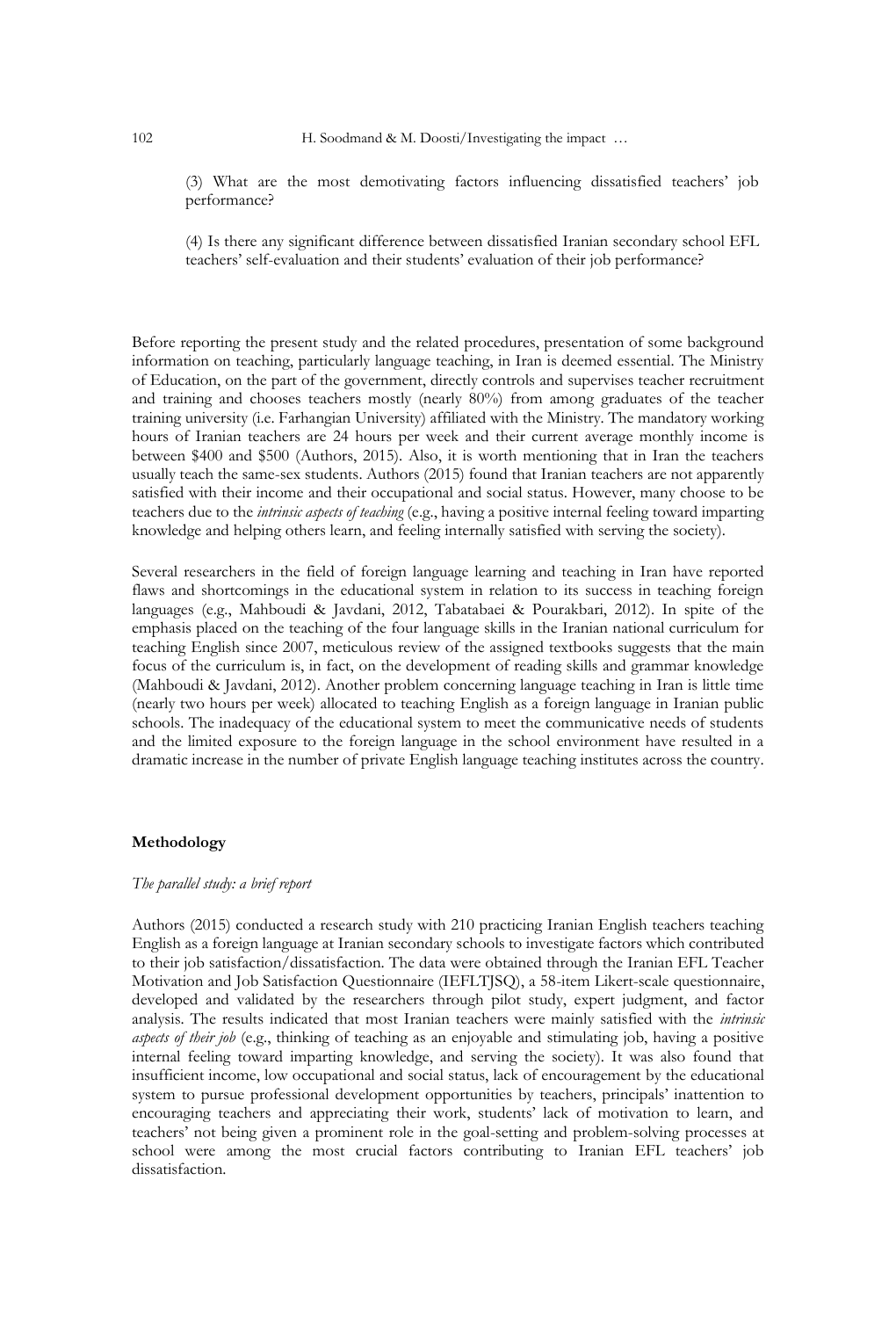## *The study*

#### *Participants*

The EFL teachers who participated in the present study were selected from among those satisfied and dissatisfied teachers who were identified in a parallel study conducted by Authors (2015) as explained above. The present study was conducted in 35 Iranian secondary public schools. In order to examine the influence of motivating factors (i.e. satisfiers) and demotivating factors (i.e. dissatisfiers) on the teachers' job performance, 32 satisfied teachers (16 male and 16 females aging between 24 and 51) and 32 dissatisfied teachers (16 male and 16 females aging between 28 and 55) took part in the present study. Their length of service in the educational system ranged from 2 to 30. To be exact, 31 (48.4%) of the teachers had served as a practicing teacher for five to 15 years; 28 (43.7%) of the teachers had teaching experience between 15 and 25 years; three (4.6%) of them had served as a teacher for 25 to 30 years; two (3.1%) of them had two to five years of teaching experience. In fact, they were regarded as teachers who were satisfied or dissatisfied with their profession in relation to a number of motivating and demotivating factors specified in the parallel study. That is, those whose mean score on the items specified to be motivating was above one standard deviation above the mean in the parallel study were regarded as 'satisfied' teachers and those whose mean score on the items specified to be demotivating was below one standard deviation below the mean were considered as 'dissatisfied' teachers. In addition, in order to investigate their overall job performance level from their students' perspective, we also selected between 27 and 29 students per teacher (Total= 1774) to participate in the study. Nine-hundred twenty one of the students were male while 853 of them were female. The students all aged between 13 and 15.

#### *Instruments*

*Successful Iranian English Teacher Questionnaire (SIETQ).* The teacher participants' job performance was evaluated through SIETQ developed and validated in the context of the present study by Moafian and Pishghadam (2009). It consists of 47 items requiring participants to evaluate their teachers' job performance based on a five-point Likert scale (See Appendix A). The questionnaire was developed based on suggestions and comments made by Iranian teacher educators, language teachers, language learners, and also Suwandee's (1995) questionnaire on students' perceptions of university instructors' effective teaching characteristics. To investigate the validity of the questionnaire, Moafian and Pishghadam distributed it among 250 language learners to evaluate their teachers' performance. The results of the factor analysis (principal axis factoring with Varimax rotation) indicated that the questionnaire measured 12 factors regarding the characteristics of successful language teachers, namely teaching accountability, interpersonal relationship, attention to all, examination, commitment, learning boosters, creating a sense of competence, teaching boosters, physical and emotional acceptance, empathy, class attendance, and dynamism. These factors accounted for 48% of the total variance. Furthermore, to examine the reliability of the questionnaire, Cronbach's alpha consistency measure was run, the results of which indicated that the questionnaire enjoyed a high level of internal consistency ( $\alpha$ = .94).

*Semi-structured interview***.** Furthermore, in order to triangulate the data and to make an in-depth interpretation of the data obtained from the Likert-scale questionnaire, a number of questions were formulated based on the motivating and demotivating factors specified in the parallel study to be incorporated in a semi-structured interview (See Appendix B for interview questions). Then, four university professors, two of whom held a Ph.D. in Applied Linguistics and the other two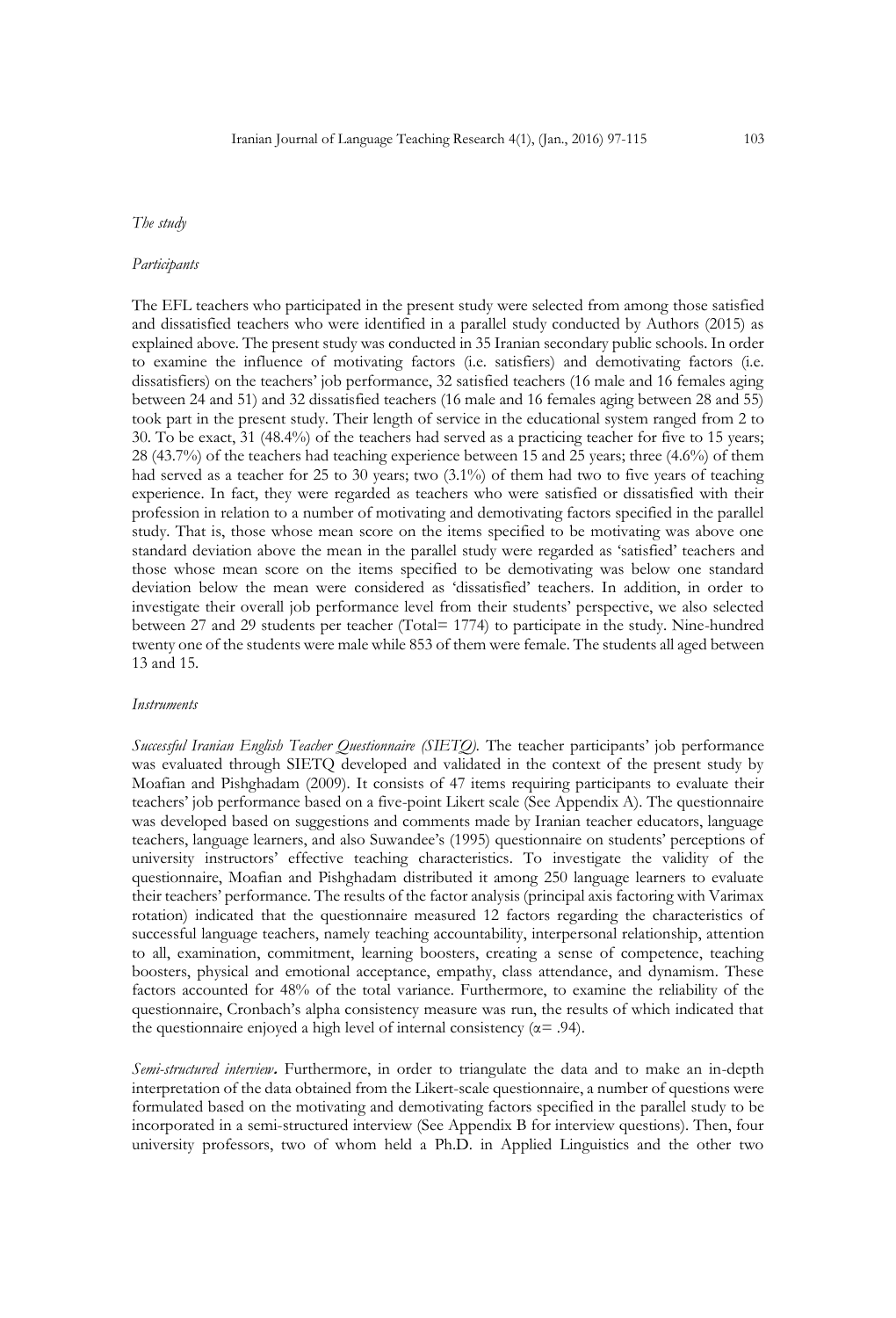specialized in Psychology, commented on the content and the structure of the questions. Based on their comments, some modifications were made in the content and the structure of some items. The main purpose of conducting the semi-structured interview with dissatisfied teachers was to determine whether their job performance had been influenced by the demotivating factors specified in the parallel study explained earlier and, if so, to mention a number of reasons for that.

## *Data collection*

In order to investigate Iranian secondary school EFL teachers' overall job performance level, the SIETQ was given to 64 teachers and 1774 students selected as mentioned earlier. After explaining the procedure and ensuring their anonymity, we requested the students to evaluate their teachers' job performance. The overall responses gained from students on this questionnaire were compared with their teachers' self-perceived job performance evaluated by the corresponding teacher version of the same questionnaire. The responses gained from satisfied teachers' students were then compared with those of dissatisfied teachers' students to see whether the teachers differed significantly in relation to their job performance as perceived by their students. Finally, the dissatisfied teachers were interviewed individually by one of the researchers to see whether their job performance had been influenced by their dissatisfaction with their profession and, if so, to specify the most crucial demotivating factors contributing to their job dissatisfaction.

#### *Data analysis*

To analyze the data, first, running a Shapiro-Wilk normality test, we were convinced that the data were normally distributed. Thus, two independent samples *t*-tests were conducted to find out the differences in the job performance of satisfied and dissatisfied teachers and the pattern of differences between teachers' self-evaluation and their students' evaluation of their job performance. Then, chi-square analysis was conducted to compare students and teachers' responses to each individual item of the questionnaire. In order to analyze the qualitative data obtained from the interview, participants' responses were thoroughly examined through content analysis. That is, the interviews were audio-recorded and transcribed. Afterwards the common patterns and the recurring themes of the responses were extracted and coded in order to be 'quantitized' (See Dörnyei, 2007, pp. 269-270), frequency analyzed, and tabulated.

## **Results**

## *The differences between satisfied and dissatisfied EFL teachers in terms of their job performance from students' perspectives*

Descriptive statistics were calculated for the data obtained through the SIETQ but are not presented here for space considerations. However, in order to answer the first research question of the study as to whether satisfied and dissatisfied Iranian secondary school EFL teachers significantly differed in relation to their job performance as perceived by their students, we employed an independent samples *t*-test, the results of which are indicated in Table 1.

#### Table 1

*Independent samples t-test comparing satisfied and dissatisfied EFL teachers in terms of their job performance*

 $t$  *p η2* (Effect size) 10.05 .00 .31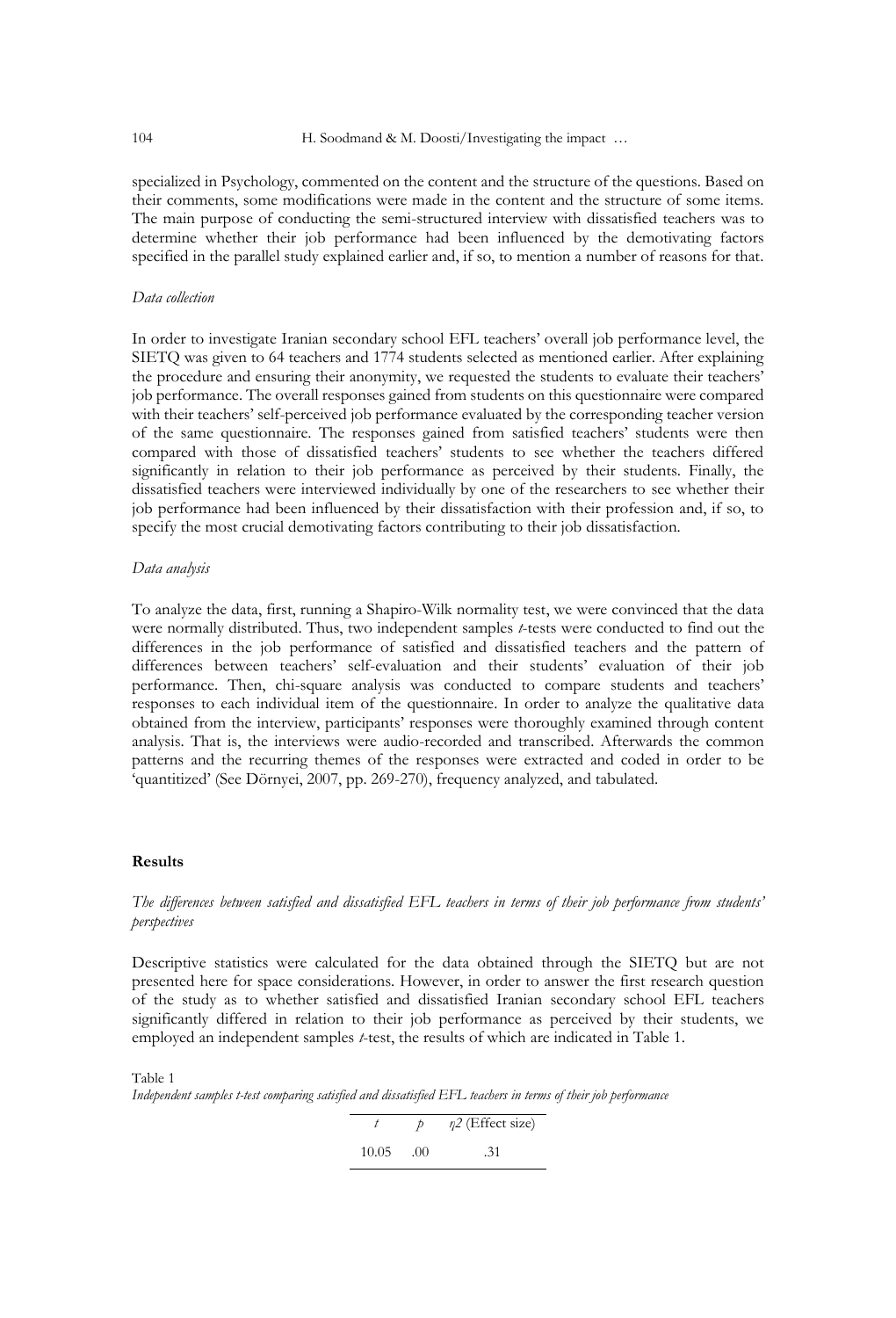As Table 1 indicates, there was a significant difference ( $p = .00 \le .05$ ) between satisfied and dissatisfied teachers regarding their job performance. Moreover, the difference was large enough in magnitude (*η2*= .31) that allowed us to state confidently that the observed differences in their job performance might have been mainly caused by their job satisfaction/dissatisfaction.

#### *The crucial factors contributing to poor job performance of dissatisfied EFL teachers*

To answer the second research question of the study as to what the crucial factors contributing to poor job performance of dissatisfied Iranian secondary school EFL teachers were, we considered items with means of below 2.5 (50%) to have a role in teachers' poor performance, the results of which are presented in Table 2.

Table 2 *The crucial factors contributing to poor job performance of dissatisfied Iranian secondary school EFL teachers* 

| No. of the | Items                                                                                                                  | Mean | <b>SD</b> |
|------------|------------------------------------------------------------------------------------------------------------------------|------|-----------|
| items      |                                                                                                                        |      |           |
| 30         | Being aware of the recent developments in teaching methods                                                             | 1.87 | .98       |
| 35         | Getting more proficient students to help less proficient ones                                                          | 1.89 | .87       |
| 24         | Knowledge of the subject matter being up-to-date                                                                       | 1.94 | 1.94      |
| 38         | Being enthusiastic about teaching                                                                                      | 1.94 | .95       |
| 19         | Paying attention to every individual student in the class                                                              | 1.95 | .93       |
| 37         | Utilizing appropriate classroom aids and resources such as audio-visual<br>materials                                   | 1.96 | .83       |
| 15         | Involving all the students in the process of learning                                                                  | 1.97 | .97       |
| 47         | Demonstrating creativity and variety in teaching and not following only<br>traditional teaching methods and techniques | 1.98 | .98       |
| 23         | Having a good command of the subject matter                                                                            | 2.04 | 1.01      |
| 17         | Creating equal opportunities to involve all the students in classroom<br>activities                                    | 2.04 | .96       |
| 41         | Speaking English clearly and with correct pronunciation                                                                | 2.05 | 1.07      |
| 10         | Having a good sense of humor and creating a cheerful atmosphere in<br>the classroom                                    | 2.13 | 1.03      |
| 31         | Preparing and organizing the materials to be presented each session and<br>during the whole course                     | 2.15 | 1.02      |
| 1          | Being interested in the subject matter                                                                                 | 2.16 | .99       |
| 16         | Giving all the students the opportunity to participate in class discussion<br>and activities                           | 2.29 | 1.07      |
| 18         | Treating the students with fairness                                                                                    | 2.31 | 1.09      |
| 27         | Addressing all the language skills according to course objectives                                                      | 2.31 | 2.31      |
| 9          | Developing an intimate relationship with the students                                                                  | 2.32 | 1.17      |
| 11         | Being tolerant and patient                                                                                             | 2.33 | 1.09      |
| 5          | Helping motivated students both in and out of the classroom                                                            | 2.44 | 1.06      |
| 2          | Attending the class well-prepared                                                                                      | 2.45 | 1.02      |

As shown in Table 2, we can conclude that the most crucial factors contributing to poor job performance of dissatisfied teachers were connected with Factors 6 and 8 (i.e. learning boosters and teaching boosters, respectively): being unaware of the recent developments in teaching methods, not preparing and organizing the materials effectively, not addressing all language skills, not using classroom aids and resources such as audio-visual materials, and being demotivated to teach. Factor 3 (i.e. attention to all) indicated another element contributing to their poor job performance: paying unequal attention to every individual student, not involving all the students in the process of learning, not giving them equal opportunity to participate in classroom activities, and treating them unfairly. Factor 5 (i.e. commitment) also accounted for another problem: not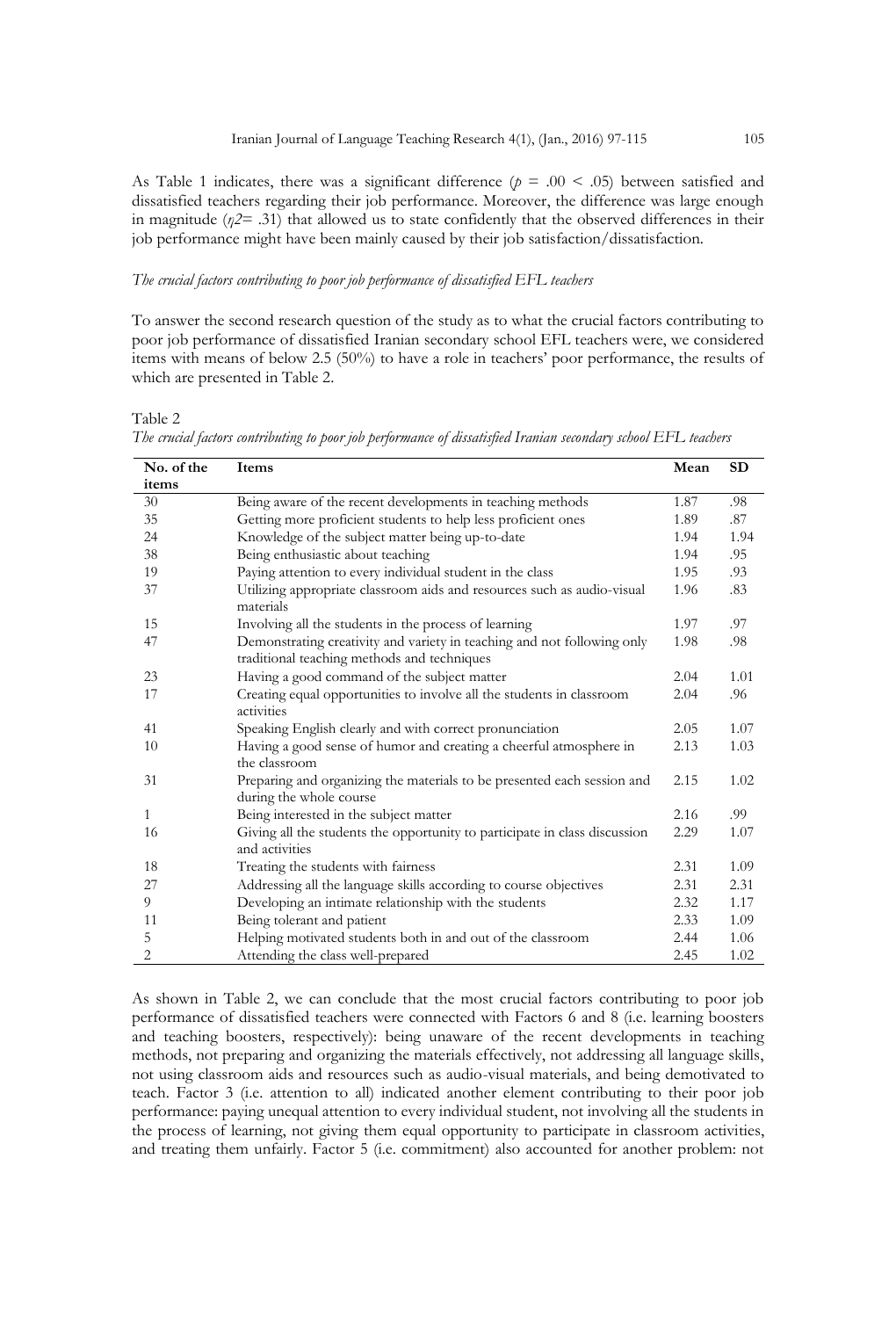having an up-to-date and sufficient knowledge of the subject matter. Factor 2 (i.e. interpersonal relationships) manifested another problematic area: not having a sense of humor, not having a close relationship with the students, and not being tolerant and patient. Finally, Factor 1 (i.e. teaching accountability) accounted for some other problems possibly resulting in teachers' poor job performance: not being interested in the subject matter, providing little help to the interested students, and attending the class nearly unprepared.

## *Results of the interview*

As mentioned earlier, we conducted a semi-structured interview with dissatisfied teachers to see whether their job performance had been influenced by their dissatisfaction with their profession and, if so, to specify the most crucial demotivating factors contributing to their job dissatisfaction (i.e. to answer the third research question of the study). The dissatisfied teachers' responses to four "yes/no questions" included in the interview (See Appendix B) are presented in Table 3.

## Table 3

*The dissatisfied teachers' responses to the first four questions of the interview*

| No. | Ouestions                                                                                                  | Frequency<br>(out of $32$ ) |                |                    | Percentage |         |                    |
|-----|------------------------------------------------------------------------------------------------------------|-----------------------------|----------------|--------------------|------------|---------|--------------------|
|     |                                                                                                            | Yes                         | N <sub>0</sub> | <b>Not</b><br>sure | Yes        | No      | <b>Not</b><br>sure |
|     | Are you satisfied with your<br>profession as a teacher?                                                    | $\theta$                    | 32             | 0                  | $0\%$      | 100%    | $0\%$              |
| 2   | Do you believe that job<br>dissatisfaction influences teachers'<br>job performance in general?             | 26                          | 2              | 4                  | $81\%$     | $6.2\%$ | $12.5\%$           |
| 3   | Has your job performance been<br>negatively influenced by your<br>dissatisfaction with your<br>profession? | 30                          | $\Omega$       | 2                  | $93.7\%$   | $0\%$   | $6.2\%$            |
| 4   | Will you leave your teaching<br>position if offered a better-paid<br>iob?                                  | 31                          | $\Omega$       | 1                  | $96.8\%$   | $0\%$   | $3.1\%$            |

As indicated in Table 3, all the interviewees claimed that they were dissatisfied with their profession as a teacher. Furthermore, the majority (81%) believed that job dissatisfaction influenced their job performance in general and almost all of them (93.7%) asserted that their job performance had been negatively influenced by their job dissatisfaction. Also, almost all the respondents (96.8%) were willing to leave the profession if offered a better-paid job.

As shown in Appendix B, the interview also included a question that required the respondents to specify the most crucial demotivating factors contributing to their job dissatisfaction. The results of the teachers' responses to this question are summarized in Table 4.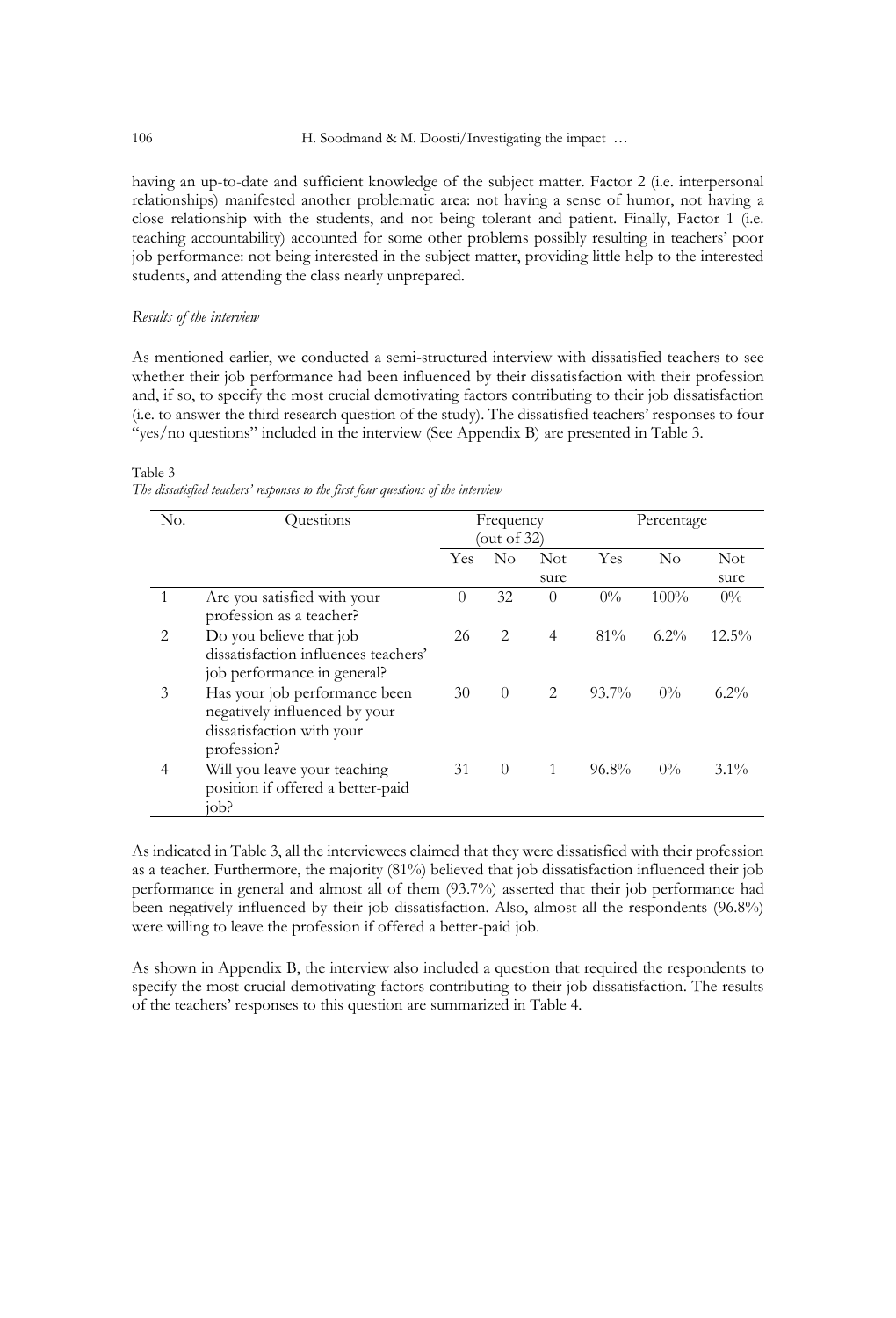| Table 4                                                                     |  |  |  |
|-----------------------------------------------------------------------------|--|--|--|
| Demotivating factors influencing dissatisfied EFL teachers' job performance |  |  |  |

| Rank | <b>Reasons</b>                                                                                              | Frequency<br>(out of 32) | Percentage |
|------|-------------------------------------------------------------------------------------------------------------|--------------------------|------------|
|      | Low payment                                                                                                 | 32                       | 100.00%    |
|      | Demanding work (e.g. lesson planning, developing tests,<br>correcting papers, managing the classroom, etc.) | 27                       | 84.37%     |
| 3    | Having to work in a second job                                                                              | 25                       | 78.12%     |
|      | Receiving no praise or reward for commitment and successful<br>teaching                                     | 21                       | $65.62\%$  |
| 5    | The educational system having flaws and malfunctions                                                        | 19                       | 59.37%     |
| 6    | Lack of a systematic plan for teacher promotion                                                             | 15                       | 46.87%     |
|      | Principals' discriminatory behavior toward teachers                                                         | 13                       | 40.62%     |
| 8    | Low occupational status and social respect                                                                  | 10                       | 31.25%     |
| 9    | Students' lack of motivation to learn                                                                       | 8                        | $25.00\%$  |
| 10   | Having to do the same thing every day                                                                       | 5                        | 15.62%     |

As indicated in Table 4, the most demotivating factors influencing teachers' job performance mentioned by dissatisfied teachers during the interview included, among other things, low payment, demanding work, having to work in a second job, low occupational status and social respect, and students' lack of motivation to learn. Furthermore, during the interview, the teachers were required to provide justifications and more details when responding to each question. A number of comments made by the teachers during the interview are discussed in the *Discussion and conclusion*  section of the paper.

## *Dissatisfied teachers' self-evaluation and their students' evaluation of their job performance*

To answer the last research question of the study, we compared the data collected from dissatisfied teachers' students through the SIETQ with the teachers' self-perceived level of job performance measured by the corresponding teacher version of the questionnaire. In so doing, first, an Independent Samples *t*-test was conducted to find the pattern of differences overall, and then chisquare analysis was run to compare their responses to each individual item of the questionnaire. The results of the *t*-test indicated that, overall, there was a significant difference between students' evaluation of their teachers' job performance and the teachers' self-evaluation of their own job performance ( $p=$  .00  $\lt$  .05,  $p2=$  .99). That is, analyzing and comparing students and teachers' responses to student and teacher versions of the SIETQ, we realized that, overall, the teachers rated their performance significantly higher on almost all factors than their students did.

The results of the chi-square analysis, run to compare satisfied and dissatisfied teachers' responses to individual items of the SIETQ, are displayed in Table 5. For the sake of brevity and due to space limitations, only the data about the items being significantly different are reported.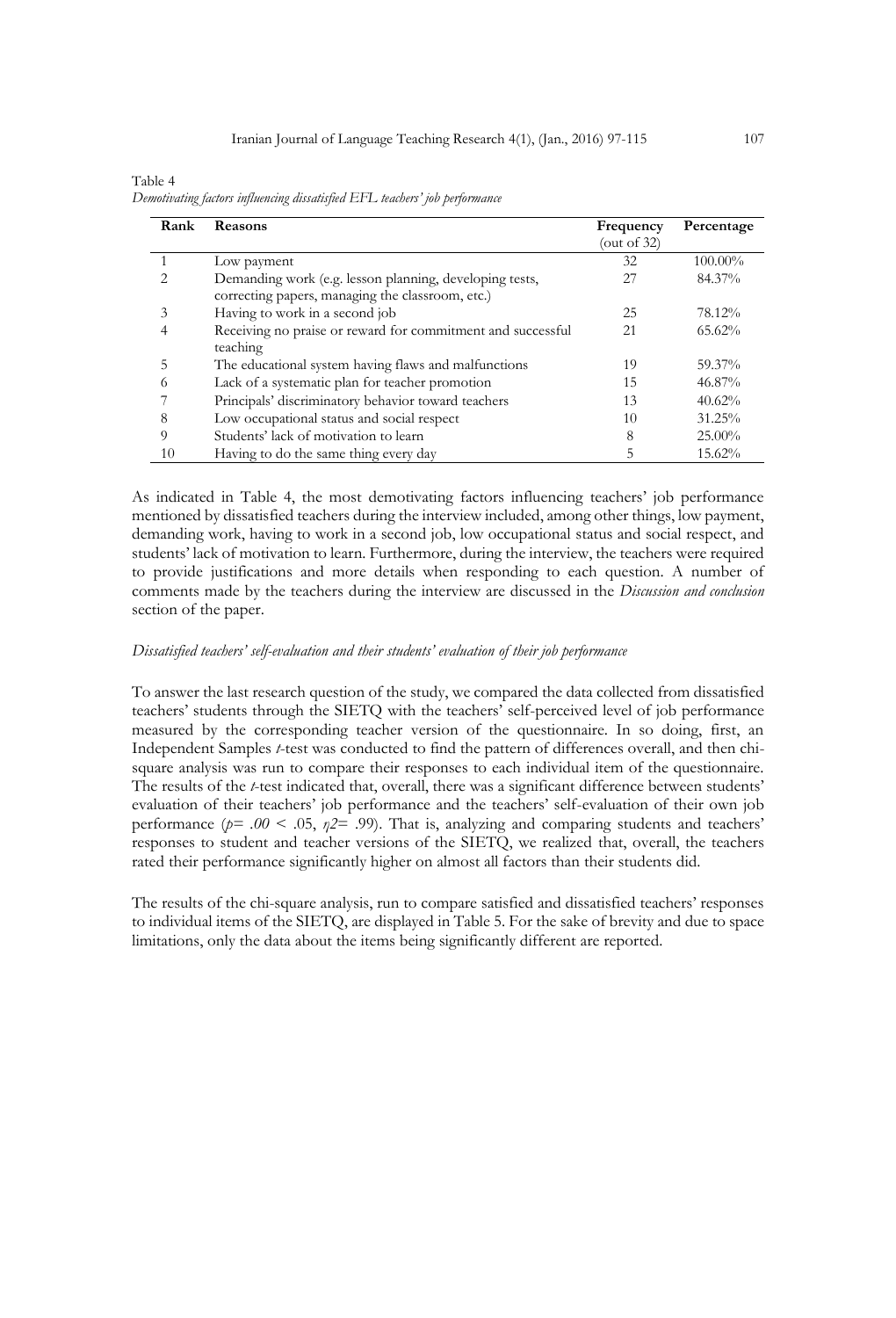## Table 5

*Chi-Square analysis on the individual items of SIETQ*

|                                                                                                                 | Chi-Square test               |                                |                         |                |                         |                     |
|-----------------------------------------------------------------------------------------------------------------|-------------------------------|--------------------------------|-------------------------|----------------|-------------------------|---------------------|
|                                                                                                                 | Percentage                    |                                | Chi-<br>Square<br>Value | df             | Asmp.<br>Sig.<br>$(2 -$ | Cramer's<br>V value |
| No. of the item & item title                                                                                    | Students                      | Teachers                       |                         |                | sided)                  |                     |
| 4- Answering students' questions<br>completely and in details                                                   | 33.8%<br>Disagree             | $.4\%$<br>Disagree             | 18.737                  | $\overline{4}$ | .00                     | .14                 |
| 5- Helping interested students both<br>in and out of the classroom                                              | 35.4%<br>Disagree             | 1.0%<br>Disagree               | 15.433                  | $\overline{4}$ | .00                     | .12                 |
| 6- Being able to transfer knowledge<br>adapted to the level of students                                         | 32.5%<br>Disagree             | $.3\%$<br>Disagree             | 22.844                  | $\overline{4}$ | .00                     | .15                 |
| 7- Being open to constructive<br>criticism                                                                      | 35.0%<br>Disagree             | $.6\%$<br>Disagree             | 12.449                  | $\overline{4}$ | .01                     | .11                 |
| 11- Being tolerant and patient                                                                                  | 31.9%<br>Disagree             | 1.0%<br>Disagree               | 12.863                  | $\overline{4}$ | .01                     | .11                 |
| 13- Understanding the students very<br>well                                                                     | 28.0%<br>Undecided            | 1.0%<br>Undecided              | 14.918                  | $\overline{4}$ | .00                     | .12                 |
| 14- Respecting different opinions                                                                               | 41.0%<br>Strongly<br>agree    | 1.4%<br>Strongly<br>agree      | 13.027                  | $\overline{4}$ | .01                     | .11                 |
| 15- Involving all the students in the<br>process of learning                                                    | 37.9%<br>Strongly<br>disagree | $.0\%$<br>Strongly<br>disagree | 39.741                  | $\overline{4}$ | .00                     | .20                 |
| 16- Giving all the students the<br>opportunity to participate in class<br>discussion and activities             | 32.9%<br>Disagree             | $.5\%$<br>Disagree             | 32.647                  | $\overline{4}$ | .00                     | .18                 |
| 17- Creating equal opportunities to<br>involve all the students in classroom<br>activities                      | 34.6%<br>Disagree             | $.5\%$<br>Disagree             | 45.411                  | $\overline{4}$ | .00                     | .22                 |
| 18- Treating all the students fairly                                                                            | 34.5%<br>Disagree             | $.2\%$<br>Disagree             | 53.196                  | $\overline{4}$ | .00                     | .24                 |
| 19- Paying attention to every<br>individual student in the class                                                | 37.2%<br>Disagree             | $1.1\%$<br>Disagree            | 25.297                  | $\overline{4}$ | .00                     | .16                 |
| 23- Having a good command of the<br>subject matter                                                              | 36.4%<br>Disagree             | $.4\%$<br>Disagree             | 90.567                  | $\overline{4}$ | .00                     | .31                 |
| 26- Inspiring the students in various<br>ways                                                                   | 32.8%<br>Disagree             | $.6\%$<br>Disagree             | 12.993                  | $\overline{4}$ | .01                     | .11                 |
| 29- Creating a sense of self-<br>confidence in students                                                         | 34.6%<br>Disagree             | $1.2\%$<br>Disagree            | 13.775                  | $\overline{4}$ | .00                     | .12                 |
| 30- Being aware of the recent<br>developments in teaching methods                                               | 41.4%<br>Strongly<br>disagree | $.4\%$<br>Strongly<br>Disagree | 15.640                  | $\overline{4}$ | .00                     | .13                 |
| 32- Knowing the students well (their<br>capabilities, talents, and weaknesses)                                  | 34.7%<br>Undecided            | 1.8%<br>Undecided              | 10.070                  | $\overline{4}$ | .03                     | .10                 |
| 39- Being self-confident                                                                                        | 36.3%<br>Strongly<br>agree    | $.3\%$<br>Strongly<br>Agree    | 12.066                  | $\overline{4}$ | .01                     | .11                 |
| 41- Speaking English clearly and<br>with correct pronunciation                                                  | 36.6%<br>Strongly<br>disagree | $.0\%$<br>Strongly<br>disagree | 57.156                  | $\overline{4}$ | .00                     | .24                 |
| 47- Demonstrating creativity and<br>variety in teaching and following<br>new teaching methods and<br>techniques | 36.4%<br>Strongly<br>disagree | $.3\%$<br>Strongly<br>disagree | 17.099                  | $\overline{4}$ | .00                     | .13                 |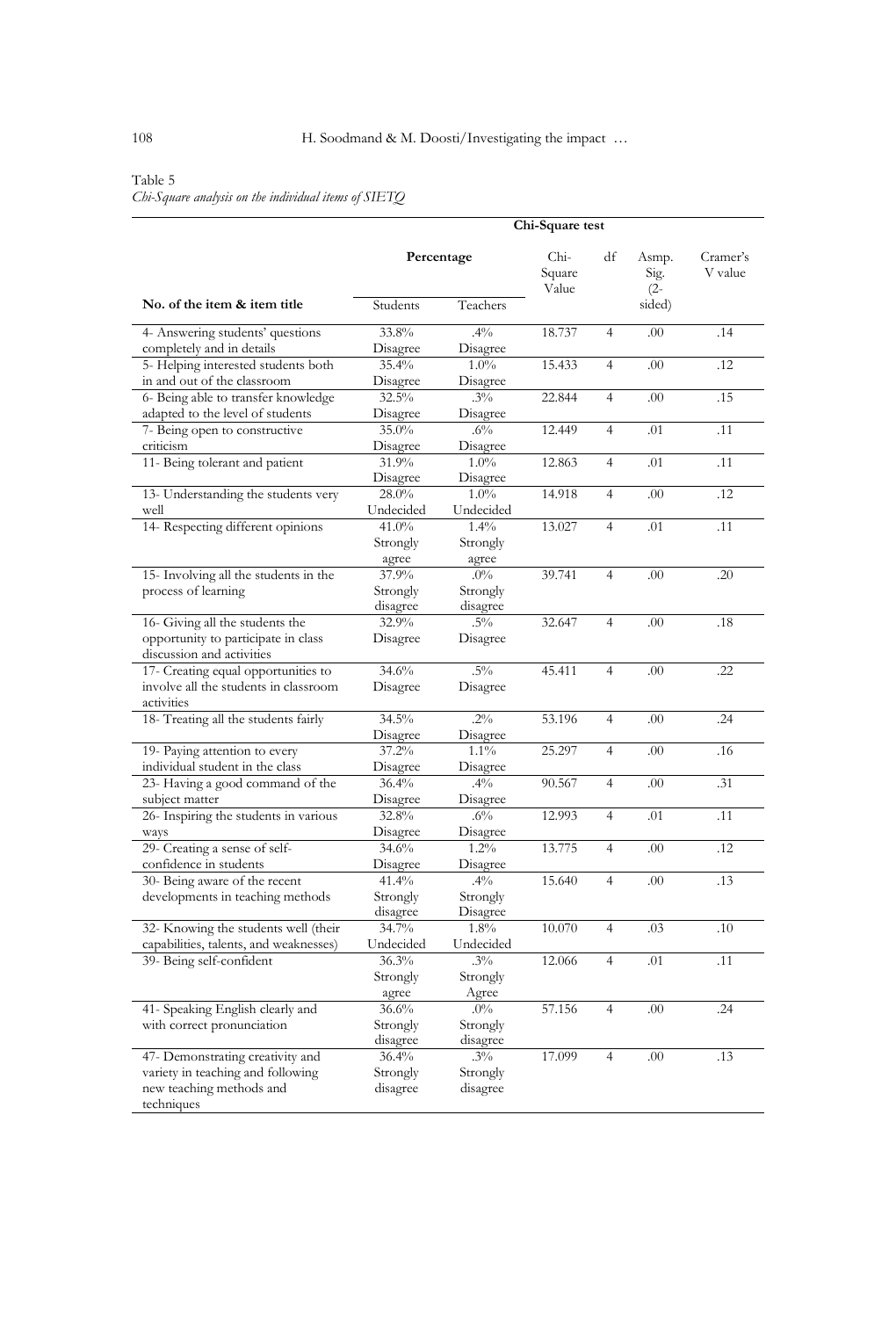As Table 5 indicates, the chi-square analysis found significant differences for items 4, 5, 6, 7, 11, 13, 14, 15, 16, 17, 18, 19, 23, 26, 29, 30, 32, 39, 41, and 47 of the SIETQ, suggesting a significant difference between students' evaluation of dissatisfied teachers and the teachers' self-evaluation of their own job performance in relation to these 20 items of the questionnaire. However, considering the chi-square value and Cramer's V value, we concluded that the most significant differences were explained respectively by Factor 1 (i.e. teaching accountability) and item 23 (i.e. having a good command of the subject matter) ( $p=$  .00 < .05, V= .31), Factor 9 (i.e. physical and emotional acceptance) and item 41 (i.e. speaking English clearly and with correct pronunciation) ( $p=$  .00  $\leq$ .05, V= .24), and Factor 3 (i.e. attention to all) and items 18 (*p*= .00 < .05, V= .24), 17 (*p*= .00 < .05, V= .22), 15 (*p*= .00 < .05, V= .20), 16 (*p*= .00 < .05, V= .18), and 19 (*p*= .00 < .05, V= .16): treating all the students fairly, involving all the students in classroom activities, involving all the students in the process of learning, giving all the students the opportunity to participate in classroom activities, and paying attention to every individual student in class.

### **Discussion and conclusion**

In the present study, we investigated the differences between satisfied and dissatisfied Iranian secondary school EFL teachers in terms of their job performance. We found that satisfied teachers significantly differed from their dissatisfied counterparts in terms of their job performance, suggesting that the observed differences in their job performance might have been mainly caused by their overall level of job satisfaction. Furthermore, the results showed a significant difference between students' evaluation of their teachers' job performance and the teachers' self-evaluation of their job performance. Analyzing and comparing students and teachers' responses, we found that teachers rated their own performance significantly higher on almost all factors than their students did. Finally, the crucial factors contributing to poor job performance of dissatisfied Iranian secondary school EFL teachers were identified to be 'an insufficient subject and pedagogic knowledge', 'unequal attention to individual students', 'lack of professional commitment', 'interpersonal relationship problems', and 'demotivation'. However, it should be noted that since the sample used in this study included only secondary school teachers serving in Iranian educational system, the findings might not be readily generalizable to employees working in other organizations.

As mentioned earlier, Ostroff (1992), investigating the relationship between employee satisfaction, and other job-related attitudes, and organizational performance from three different perspectives (i.e. from the principals, the teachers, and the students' points of view), found a strong relationship between job satisfaction and job performance at the organizational level. Likewise, the present study investigated the issue from students and teachers' perspectives and found that the difference between satisfied and dissatisfied teachers' job performance was significant. Combining the results gained from the SIETQ with those obtained through the interview in which dissatisfied teachers acknowledged that their job dissatisfaction had a negative influence on their performance, we might be able to argue that a causal relationship might exist between teachers' job satisfaction and job performance. This argument might additionally be corroborated by the existence of a large number of students in the present study (i.e. 1774) who evaluated their dissatisfied teachers' job performance.

The results of this study are also in line with those of Fernet, Austin, and Vallerand (2012) who found that work motivation played a significant role in employee functioning. They argued "by promoting optimal motivation, schools and other organizations could benefit from additional strategies not only to attract dedicated employees but also to sustain their commitment and psychological health" (p. 226). The results are also in accordance with Malakolunthu, Idris, and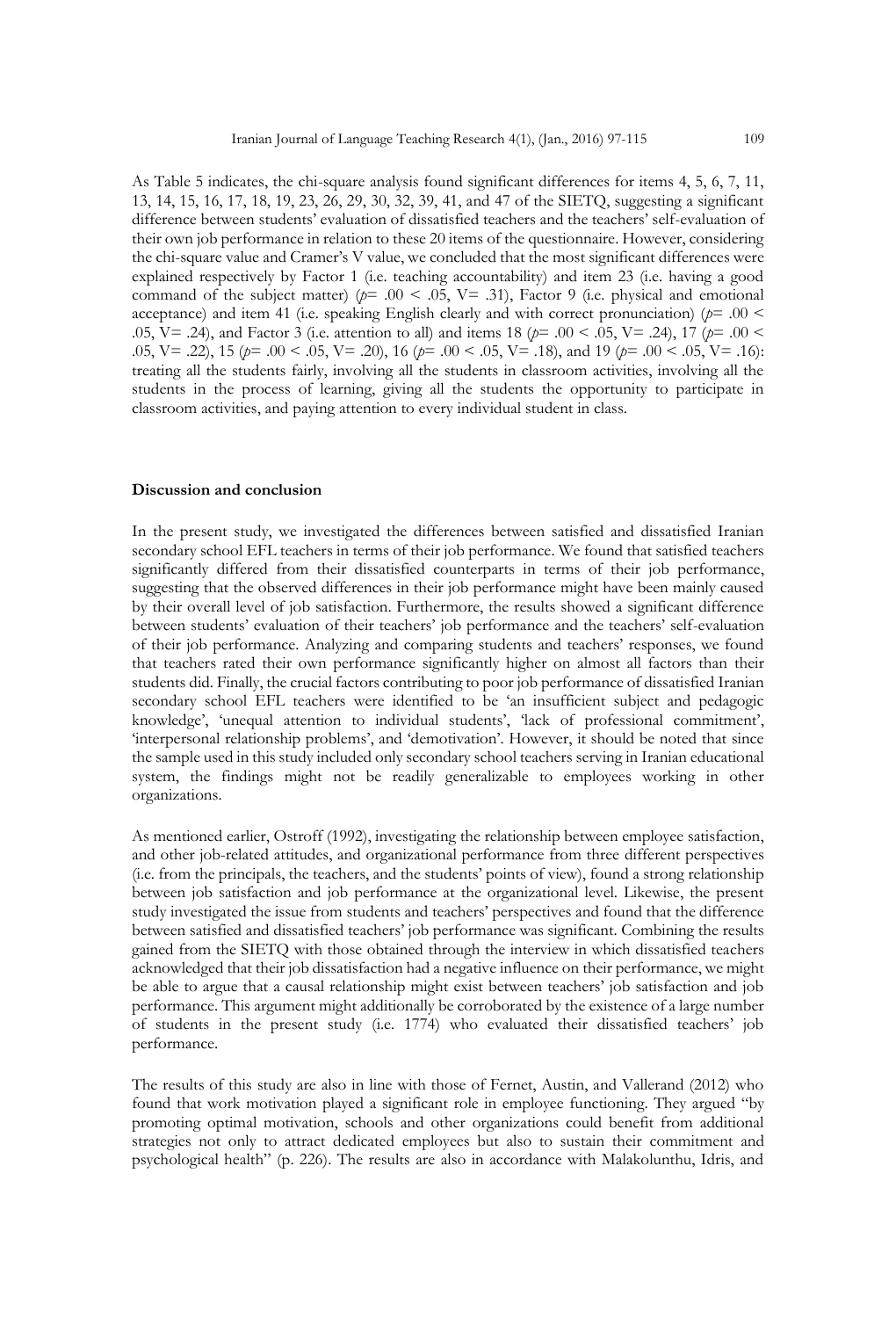Rengasamy's (2010) findings that demotivating factors contributing to teachers' job dissatisfaction might adversely affect teachers' performance. Furthermore, this study lends support to Peng's (2014) finding that both intrinsic and extrinsic job satisfaction could contribute to the job performance of the employees. Considering the results of this study, which included a sample of teachers, we were convinced to conclude that job satisfaction/dissatisfaction might play a significant role in *teachers'* job performance. The privilege of this study over other similar studies might be the fact that we evaluated teachers' job performance by considering both their students' evaluations of the teachers and the teachers' self-evaluations. Furthermore, the large number of student participants in the study (i.e. 1774 students) gave us the confidence that the conclusions we made were most likely dependable and almost a true estimate of the real characteristics of the teacher participants in the study.

The results of the present study also indicated that one of the most significant factors contributing to dissatisfied EFL teachers' poor performance was their lack of commitment to the profession. This finding is in line with that of Bakker et al. (2011) who found that job performance was influenced by work engagement which is a blend of willingness to work (e.g., dedication, involvement, commitment) and the capability to work (e.g., energy, strength, stamina). Considering the students' evaluation of the teachers' job performance and the teachers' self-evaluations in the present study, we might be able to conclude that dissatisfied teachers seemingly did not have sufficient knowledge of the subject matter they taught and were not enthusiastic about studying and updating their subject and pedagogical knowledge. Another problematic area in the job performance of dissatisfied teachers was found to be the amount of energy and time they put into their work. The majority of them were evaluated by their students as not preparing and organizing the materials effectively, not using educational aids such as audio-visual materials, not being interested in the subject matter, providing little help to motivated students, and attending the class nearly unprepared.

One reason for this lack of commitment might be that most of the teachers sampled in this study announced their teaching income would not suffice their expenses and that they had to make ends meet by working in a second job, an argument which could be corroborated by the findings of other similar studies. Markovits, Boer, and van Dick (2014), for instance, examining the impact of the recent economic crisis in Greece on employees' work-related attitudes, found that concerning job satisfaction and organizational commitment, the employees' affective commitment significantly decreased during crisis in comparison to that existing before crisis. Thus, the results of Markovits et al.'s (2014) study along with those of the present study might suggest the possible existence of a causal relationship between job satisfaction and job performance of teachers.

Regarding the crucial factors contributing to dissatisfied teachers' poor performance, we found that the dissatisfied teachers in this study paid most of their attention to more extroverted and more proficient students; most of the class activities were apparently assigned by the teachers to be accomplished by only certain individuals. That is, they tended to pay unequal attention to their students and did not involve all of them in the process of learning. This shows a sense of irresponsibility, inability, or unwillingness on the part of dissatisfied teachers to manage their classrooms effectively. However, as Xuerong (2012) maintains, good English teachers involve all the students in class activities and encourage them to talk in order to improve classroom interaction. Likewise, according to Rahimi and Karkami (2015), "a caring language teacher is the one who makes the ground ready for language tasks that need genuine interaction, communication and cooperation among students" (p. 73). The paradigm shift in second language education (SLE) also highlights autonomous and cooperative learning, that is, paying greater attention to the role of learners in education and the social nature of learning (Jacobs & Farrell, 2003). The paradigm shift in SLE also considers pair-work and group-work activities as one way of enhancing learner autonomy and collaborative learning in which learners are brought to the center of attention and take responsibility for their own learning.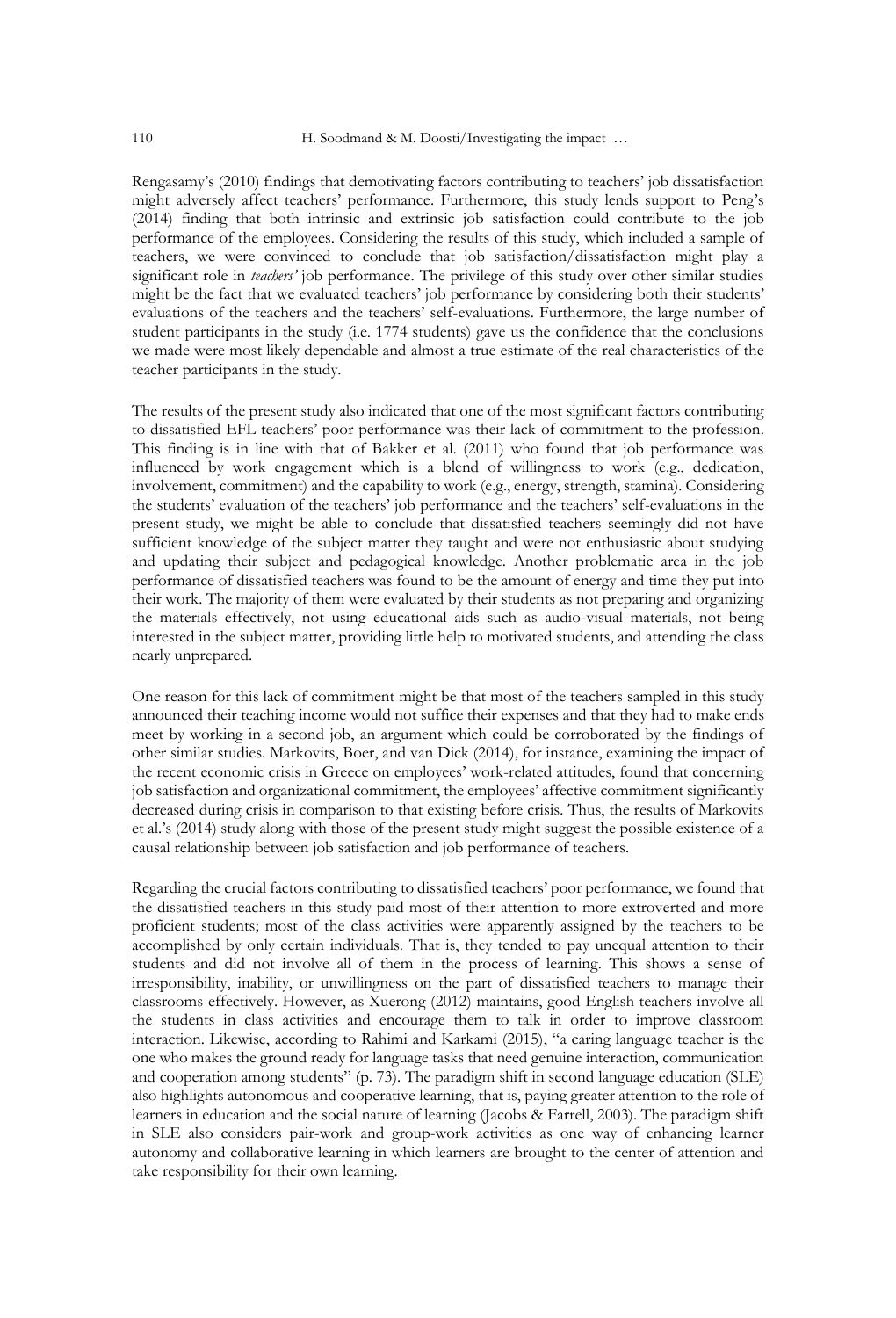Furthermore, the results of the interview indicated that the most demotivating factors contributing to teachers' job dissatisfaction and influencing their job performance included low payment, the job being demanding, having to work in a second job, low occupational status and social respect, and students' lack of motivation to learn. This finding provides further support for Author's (2015) findings that the most demotivating factors giving Iranian English teachers the most job dissatisfaction included inadequate salary, principals' inattention to the teachers, students' lack of motivation to learn English, low occupational and social status, tough working conditions, and not being engaged in participatory decision-making.

Regarding the relationship between teachers' job satisfaction/dissatisfaction and their job performance, one of the teachers interviewed in the present study asserted,

"I believe there is a direct relationship between teachers' job satisfaction and their job performance. I mean, the more satisfied you are with your job, the better you perform".

Another teacher maintained,

"It is obvious that job satisfaction influences teachers' job performance positively. Satisfied teachers tend to be better performers".

Moreover, with respect to their own job performance being influenced by their job dissatisfaction, one of the teachers interviewed argued,

"I notice it clearly that my performance in the classroom and my motivation to pursue professional development opportunities outside the classroom have been influenced by my job dissatisfaction. The most important factor which demotivates me to do my job well is the fact that I am not paid in proportion to the time and energy I spend in my classes. I believe my income is less than I deserve. I have to work in a second job to be able to support my family and afford my living expenses. So, I can't really find the time to study, plan the lessons in advance, design tests, and correct papers well. Also, while teaching, I try not to spend so much energy because I also need it for my part-time job in the afternoon".

 Another point mentioned repeatedly by the teachers interviewed in the study was that they felt they were not socially valued and respected because they were paid less than other jobs in the society, something which demotivated them and led to their poor job performance as they reported. In this regard, another teacher maintained,

"Teaching income does not reasonably compare with similar jobs in the country. For example, physicians, lawyers, engineers, and managers receive salaries not comparable at all with the salary teachers receive."

Another respondent added,

"I believe what teachers do is being undervalued by the government, a fact that has negatively influenced teachers' social and professional status".

Furthermore, as mentioned earlier, almost all the interviewees claimed that they would leave their teaching position if they were offered a better-paid job. Thus, the results of the interview conducted with dissatisfied teachers gave us more confidence in arguing that job satisfaction/dissatisfaction might play a significant role in *teachers'* job performance.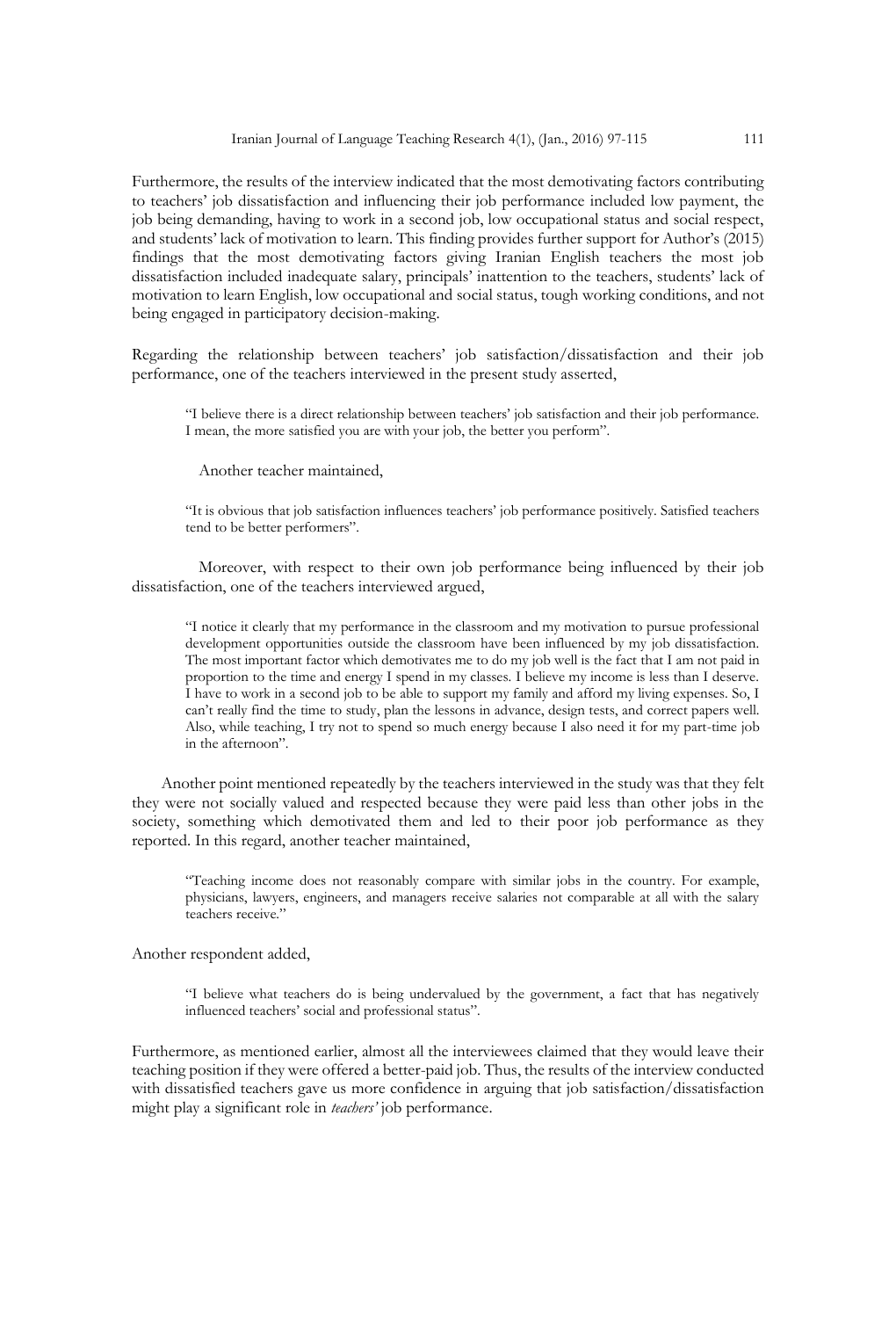#### *Implications and future research directions*

The results of this study might have some implications for both practicing and prospective teachers. An advantage of conducting such studies, according to Moafian and Pishghadam (2009), is that it can benefit teachers by making them aware of the influential factors and criteria which are conducive to successful and effective teaching. Accordingly, the results gained from this study could inform teacher participants of their students' perceptions of their performance in order to assist the teachers in reflecting on, understanding and finally meeting their students' expectations and needs.

Educational policy makers might benefit from the findings of the present study, as well. Combining the results gained from our previous parallel study on EFL teachers' job satisfaction/dissatisfaction with those of the present study, we might be able to argue that there should be a rigorous investment in teachers' job satisfaction on the part of educational policy makers as teachers are the most important agents who will contribute to such crucial factors as fulfillment of the goals of educational systems, student motivation and achievement and eventually, shaping the future generation of their nation (Authors, 2015). As such, it seems that the Ministry of Education and its policy makers need to take more serious measures to address the problems contributing to teachers' poor job performance as found in the present study in order to prevent them from being emotionally exhausted and psychologically demotivated. Unless these factors are addressed appropriately, they might lead to teachers' lack of commitment and ineffectiveness. After alleviating the demotivating factors contributing to teachers' job dissatisfaction (e.g., low payment and demanding work), the idea of 'performance pay incentives' can be considered by educational policy makers as one of the possible options to promote teachers' job performance.

Finally, it should be noted that no research is without its limitations and the present study is no exception. That is, the present study was conducted with 64 English teachers and 1774 students in 38 schools located only in Kermanshah (one of the large cities in Iran) and the towns nearby. Nevertheless, for the results to be generalized to the country's population, we need to conduct further research with more teachers teaching English in various areas across the country. Future research is also suggested to investigate the possibly different effects of intrinsic and extrinsic job satisfaction on English teachers' job performance.

### **References**

- Argyle, M. (1989). Do happy workers work harder? The effect of job satisfaction on work performance. In R. Veenhoven (Ed.), *How harmful is happiness? Consequences of enjoying life or not,* Universitaire Pers Rotterdam, the Netherlands. Chapter 9, Retrieved from www2.eur.nl/fsw/research/veenhoven/Pub1980s/89a-con.htm
- Bakker, A. B., Albrecht, S. L., &Leiter, M. P. (2011). Work engagement: Further reflections on the state of play. *European Journal of Work and Organizational Psychology,20*(1),74-88.
- Bleik, G. Z. M. (2013). Teachers' views on job satisfaction: A case study (Master's thesis, Lebanese American University, Lebanon). Retrieved from http://laur.lau.edu.lb:7080/xmlui/bitstream/handle/10725/1584/Ghada\_Merhi\_Bleik \_Thesis.pdf?sequence=1
- Chen, J. (2010). Chinese middle school teacher job satisfaction and its relationships with teacher moving. *Asia Pacific Education Review*, 11, 263-272.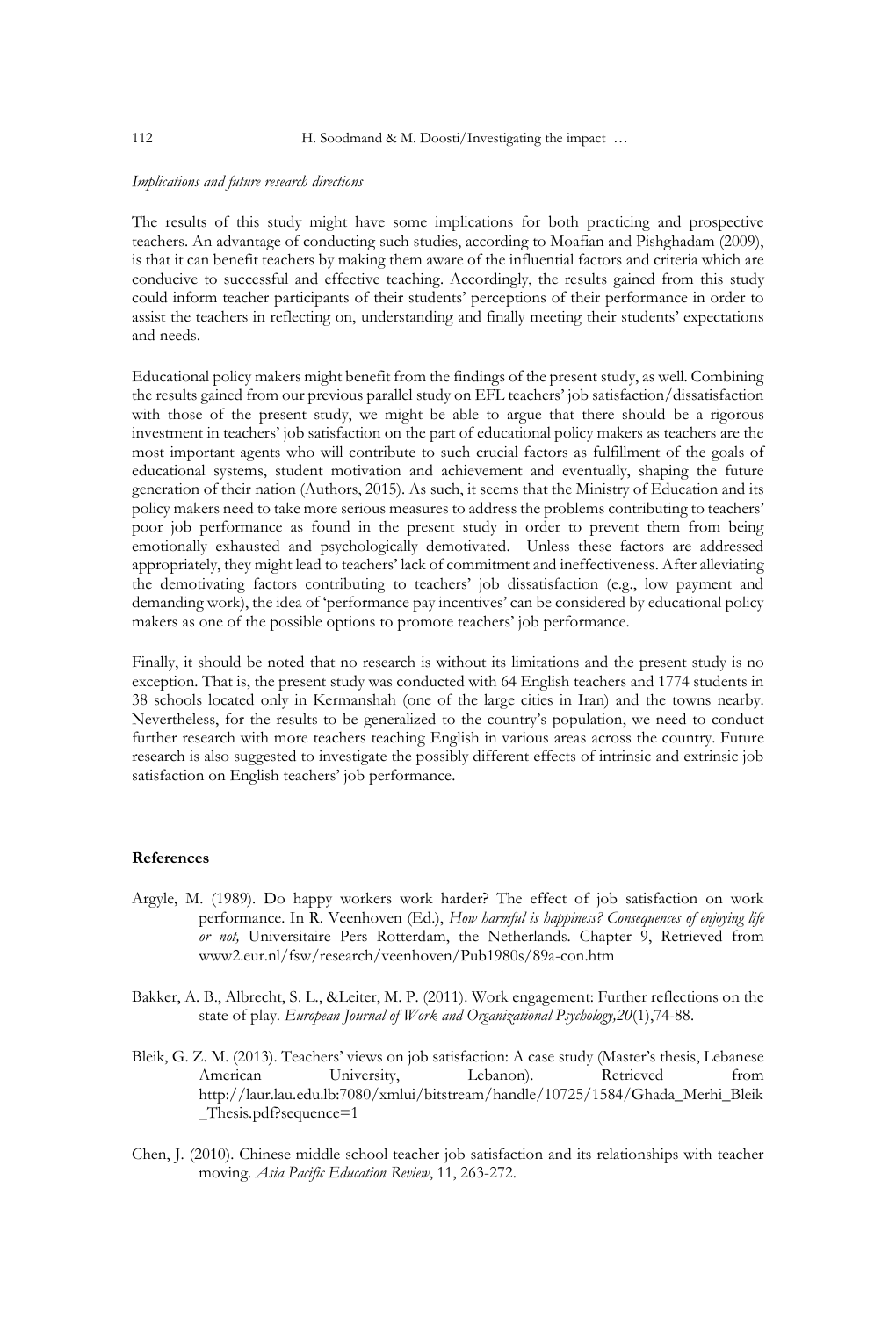Dörnyei, Z. (2007). *Research methods in applied linguistics*. New York: Oxford University. Press.

- Fisher, C. D. (2003). Why do lay people believe that satisfaction and performance are correlated? Possible sources of a commonsense theory. *Journal of Organizational Behavior, 24,* 753-777.
- Herzberg, F., Mausner, B., & Snyderman, B. B. (1959). *The motivation to work.* New York: Wiley.
- Jacobs, G. M. & Farrell, T.S.C. (2003). Understanding and implementing the CLT (Communicative Language Teaching) Paradigm. *RELC Journal, 34*(1), 5-30.
- Judge, T. A., Thoresen, C. J., Bono, J.E., & Patton, G. K. (2001). The job satisfaction-job performance relationship: a qualitative and quantitative review. *Psychological Bulletin,127*(3), 376-407.
- Kassabgy, A., Boraie, D., & Schmidt, R. (2001). Values, rewards, and job satisfaction in ESL/EFL.In Z. Dörnyei& R. Schmidt (Eds.), *Motivation and second language acquisition* (pp. 213-237). Honolulu: University of Hawaii, Second Language Teaching and Curriculum Center.
- Lambrou, P., Kontodimopoulos, N., & Niakas, D. (2010). Motivation and job satisfaction among medical and nursing staff in a Cyprus public general hospital. *Human Resources for Health,8*(26). Retrieved fro[m http://www.human-resources](http://www.human-resources-health.com/content/8/1/26)[health.com/content/8/1/26](http://www.human-resources-health.com/content/8/1/26)
- Lindsay, S. E., Sugai, G., & De Pry, R. L. (2002). Perceptions of Work Performance Recognition Among Educators. *Journal of Behavioral Education, 11*(3), 191-202.
- Locke, E.A. (1976). The nature and causes of job satisfaction. In M.D. Dunnette (Ed.), *Handbook of Industrial and Organisational Psychology* (pp. 1297-1349). Chicago: Rand McNally.
- Mahboudi, H. R., & Javdani, F. (2012). The teaching of English in Iran: The place of culture. *Journal of Language and Culture,3*(5), 87-95.
- Markovits, Y., Boer, D., & van Dick, R. (2014). Economic crisis and the employee: The effects of economic crisis on employee job satisfaction, commitment, and self-regulation. *European Management Journal,32*(3), 413-422.
- Mawoli, M. A., & Babandako, A. Y. (2011). An evaluation of staff motivation, dissatisfaction and job performance in an academic setting. *Australian Journal of Business and Management Research,1*(9), 1-13. Retrieved from <http://www.ajbmr.com/files/download/b5350e5e28fa731>
- Moafian, F., & Pishghadam, R. (2009). Construct validation of a questionnaire on characteristics of Successful Iranian EFL teachers. *Pazhuhesh-e Zabanha-ye Khareji,54,* 127-142. (In Persian)
- Malakolunthu, S., Idris, A. R., & Rengasamy, N. C. (2010). Teacher professional experience and performance: impact of the work environment and general welfare in Malaysian secondary schools. *Asia Pacific Education Review*, 11, 609-617.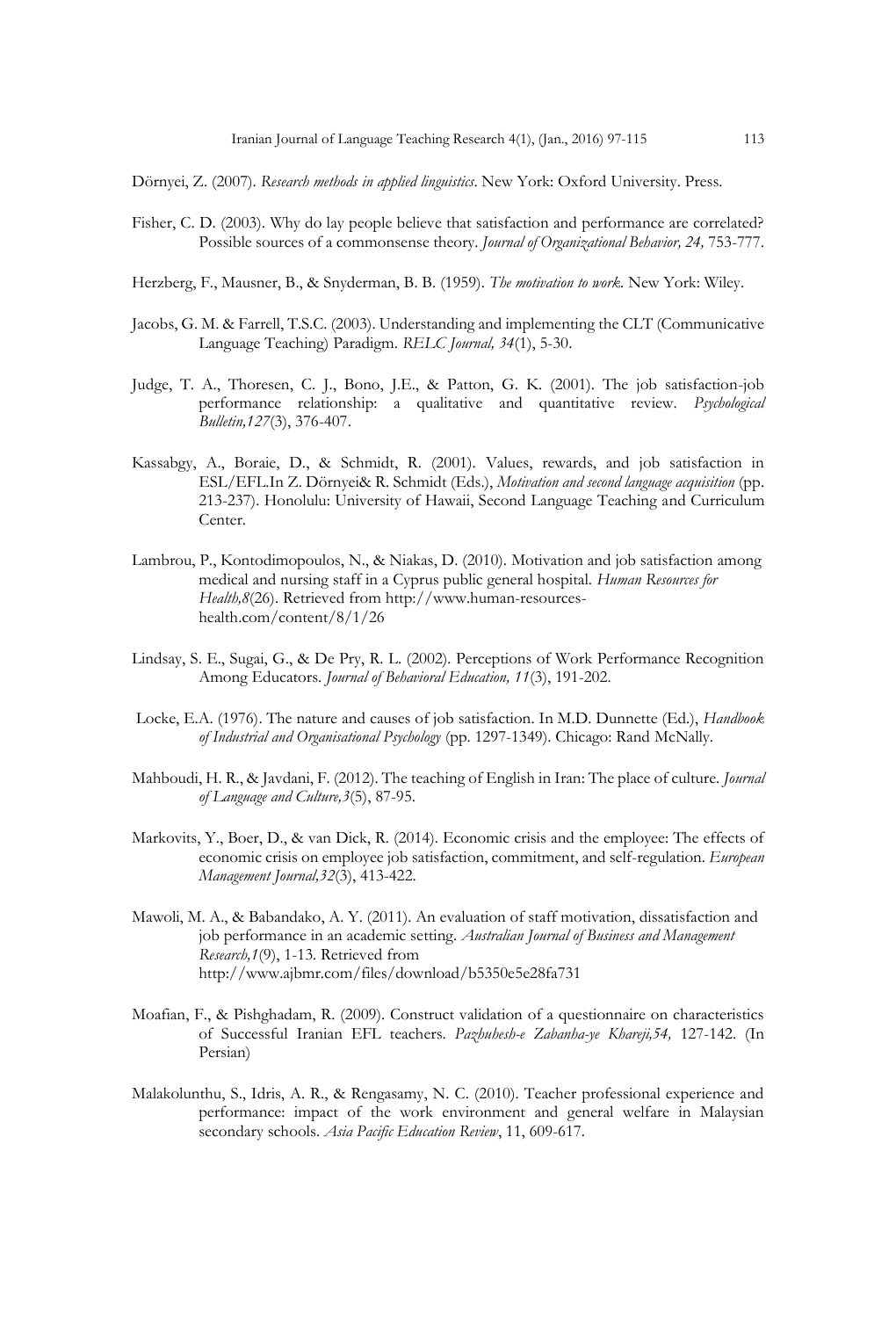- Ostroff, C. (1992). The relationship between satisfaction, attitudes, and performance: An organizational level analysis. *Journal of Applied Psychology,77*(6), 963-974. Retrieved from [http://dx.doi.org/10.1037/0021-9010.77.6.963](http://psycnet.apa.org/doi/10.1037/0021-9010.77.6.963)
- Peng, Y. P. (2014). Job satisfaction and job performance of university librarians: A disaggregated examination. *Library & Information Science Research,36,* 74-82.
- Rahimi, M., & Karkami, F. H. (2015). The role of teachers' classroom discipline in their teaching effectiveness and students' language learning motivation and achievement: A path method. *Iranian Journal of Language Teaching Research, 3*(1), 57-82.
- Skaalvik, E. M., & Skaalvik, S. (2011). Teacher job satisfaction and motivation to leave the teaching profession: Relations with school context, feeling of belonging, and emotional exhaustion. *Teaching and Teacher Education,27,* 1029-1038.
- Singh, S. K., & Tiwari, V. (2011). Relationship between motivation and job satisfaction of the white collar employees: A case study. *Management Insight,7*(2), 31-39. Retrieved from <http://www.inflibnet.ac.in/ojs/index.php/MI/article/view/926/836>
- Schmidt, F. L., & Hunter, J. E. (1992). Development of a causal model of processes determining job performance. *Current Directions in Psychological Science*, *1*(3), 89-92. doi:10.1111/1467- 8721.ep10768758.
- Soodmand Afshar, H., & Doosti, M. (2015). An investigation into factors contributing to Iranian secondary school English teachers' job satisfaction and dissatisfaction. *Research Papers in Education*, DOI: 10.1080/02671522.2015.1037335
- Stride, C., Wall, T. D., & Catley, N. (2007). *Measures of job satisfaction, organisational commitment, mental health and job-related well-being: A Benchmarking Manual* (6th ed.). Chichester, UK: John Wiley.
- Suwandee, A. (1995). Students' perceptions of university instructors' effective teaching characteristics. *SLLT Journal,5,* 6-22.
- Tabatabaei, O., & Pourakbari, A. A. (2012). An investigation into the problems of teaching and learning English in the Isfahan province high schools, Iran. *Journal of Language Teaching and Research*, *3*, 102-111.
- Usop, A. M., Askandar, K., Langguyuan-Kadtong, M., & Usop, D. A. S. O. (2013). Work performance and job satisfaction among teachers. *International Journal of Humanities and Social Science, 3*(5), 245-252.
- Viswesvaran, C. (2001). Assessment of individual job performance: a review of the past century and a look ahead. In N. Anderson, D. Ones, H. Sinangil, & C. Viswesvaran (Eds.), *Handbook of industrial, work & organizational psychology - volume 1: Personnel psychology*  (pp. 110-127). London: SAGE Publications Ltd.